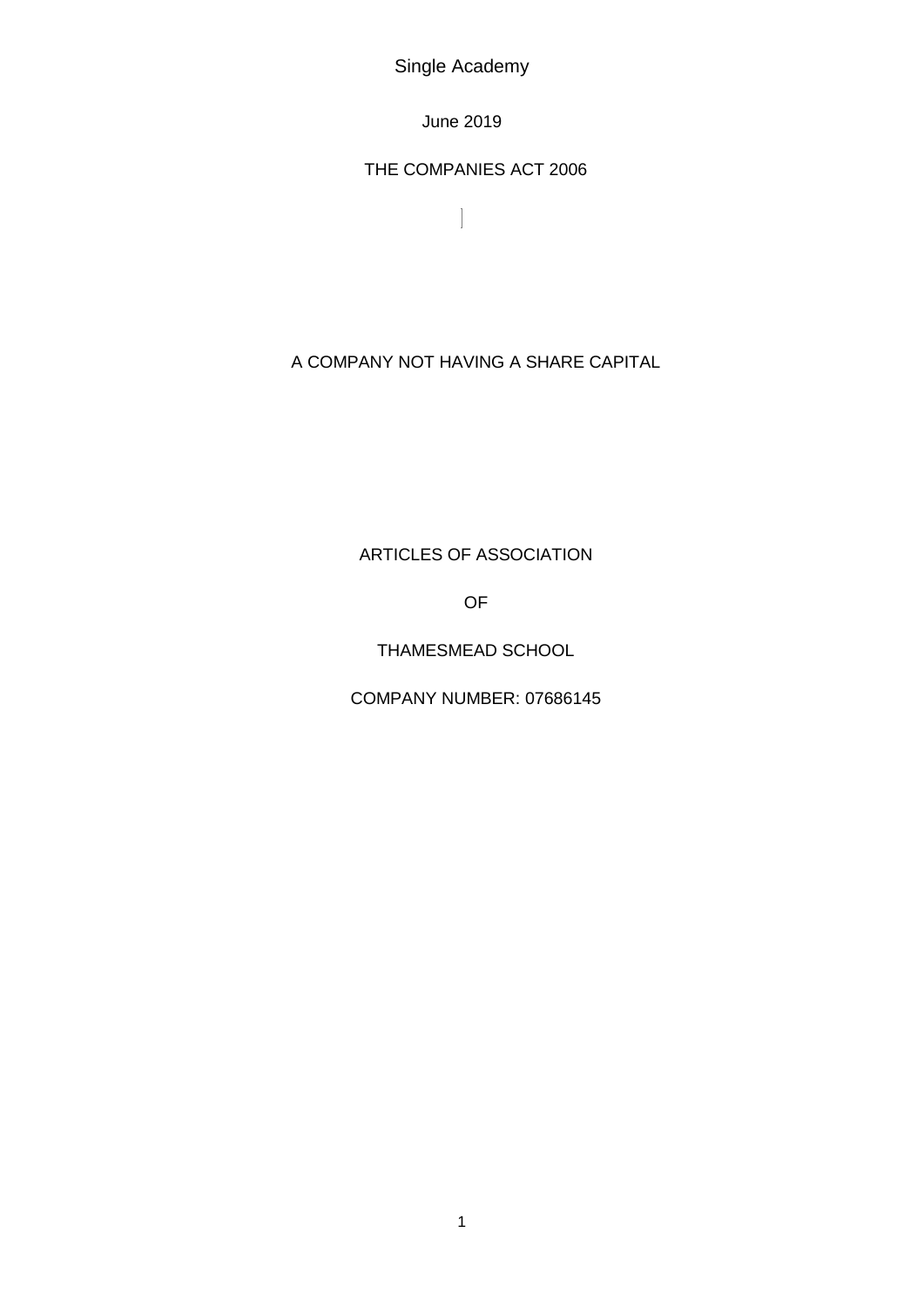### Single Academy

### THE COMPANIES ACT 2006

### A COMPANY NOT HAVING A SHARE CAPITAL

### ARTICLES OF ASSOCIATION

OF

### THAMESMEAD SCHOOL

#### INTERPRETATION

- 1. In these Articles:
	- a. "the Academy" means the school referred to in Article 4 and established by the Academy Trust;
	- b. "Academy Financial Year" means the academic year from 1 September in any year to 31 August of the following year.
	- c. "the Academy Trust" means the company intended to be regulated by these Articles and referred to in Article 2;
	- d. "Additional Governors" means the Governors appointed pursuant to Article 62 and 62A;
	- e. "the Articles" means these Articles of Association of the Academy Trust;
	- f. "Chief Inspector" means Her Majesty's Chief Inspector of Education, Children's Services and Skills or his successor;
	- g. "clear days" in relation to the period of a notice means the period excluding the day when the notice is given or deemed to be given and the day on which it is given or on which it is to take effect;
	- h. "Conversion Date" means 1 August 2011, or such other date on which the Academy will open, as agreed between the Secretary of State and the Academy Trust;
	- i. "Financial Expert" means an individual, company or firm who is authorised to give investment advice under the Financial Services and Markets Act 2000;
	- j. "Funding Agreement" means the agreement made under section 1 of the Academies Act 2010 between the Academy Trust and the Secretary of State to establish the Academy;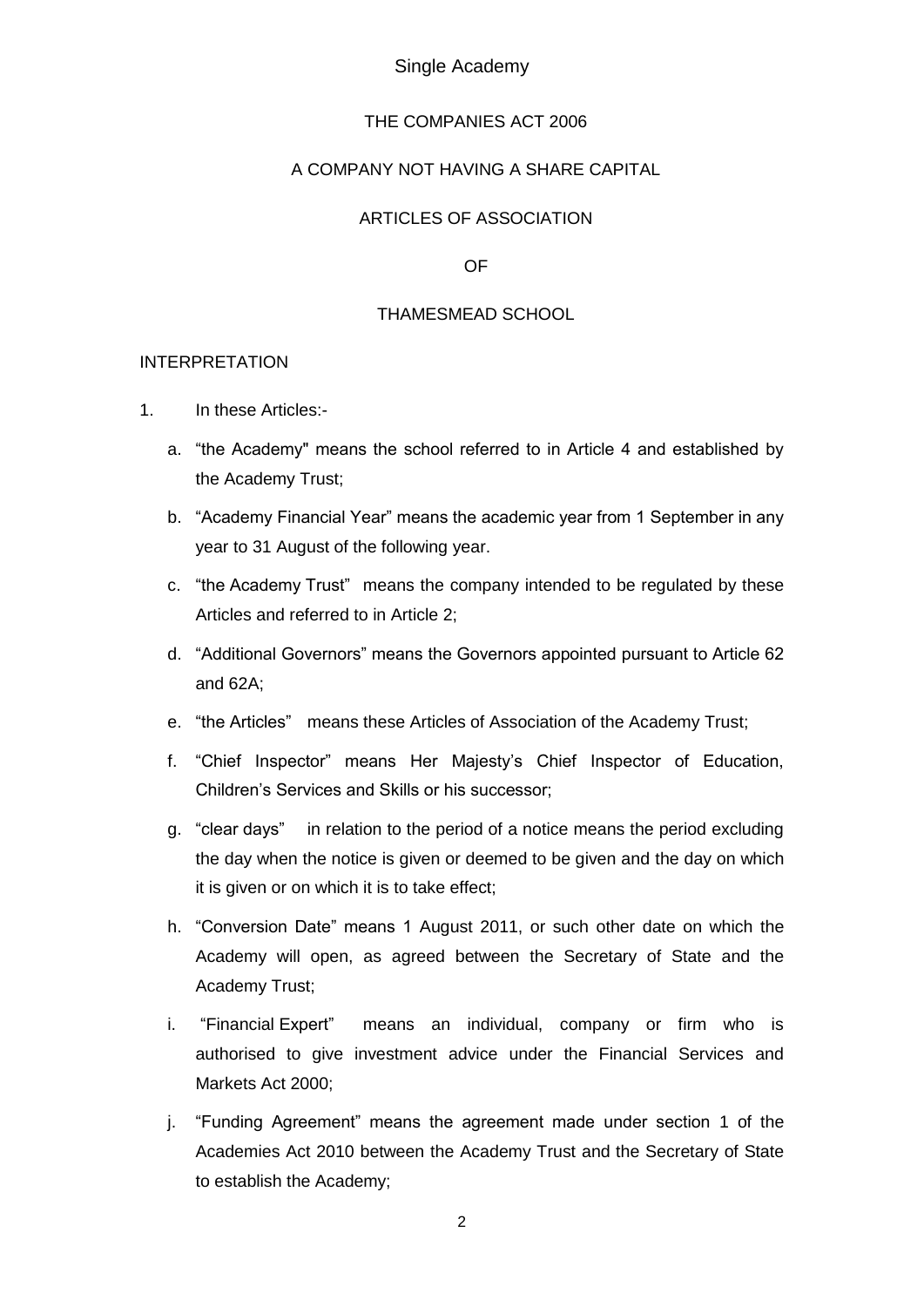- k. "Further Governors" means the Governors appointed pursuant to Article 63;
- l. "the Governors" means the directors of the Academy Trust (and "Governor" means any one of those directors), subject to the definition of this term at Article 6.9(b) in relation to Articles 6.2-6.9;
- m. "the LA" means the local authority covering the area in which the Academy is situated;
- n. Not used;
- o. "Local Authority Associated Persons" means any person associated with any local authority within the meaning given in section 69 of the Local Government and Housing Act 1989;
- p. "Member" means a member of the Academy Trust and someone who as such is bound by the undertaking contained in Article 8;
- q. "the Memorandum" means the Memorandum of Association of the Academy Trust;
- r. "Office" means the registered office of the Academy Trust;
- s. "the Parent Governor" means a Governor appointed pursuant to Articles 53 to 58 inclusive;
- t. "the Predecessor School" means Thamesmead School (foundation School);
- u. "Principal" means the head teacher of the Academy;
- v. "Principal Regulator" means the body or person appointed as the Principal Regulator under the Charities Act 2006;
- w. "the seal" means the common seal of the Academy Trust if it has one;
- x. "Secretary" means the secretary of the Academy Trust or any other person appointed to perform the duties of the secretary of the Academy Trust, including a joint, assistant or deputy secretary;
- y. "Secretary of State" means the Secretary of State for Education or successor;
- z. "Staff Governor" means an employee of the Academy Trust who may be appointed as a Governor pursuant to Articles 58A and 58B, and subject to Article 50A;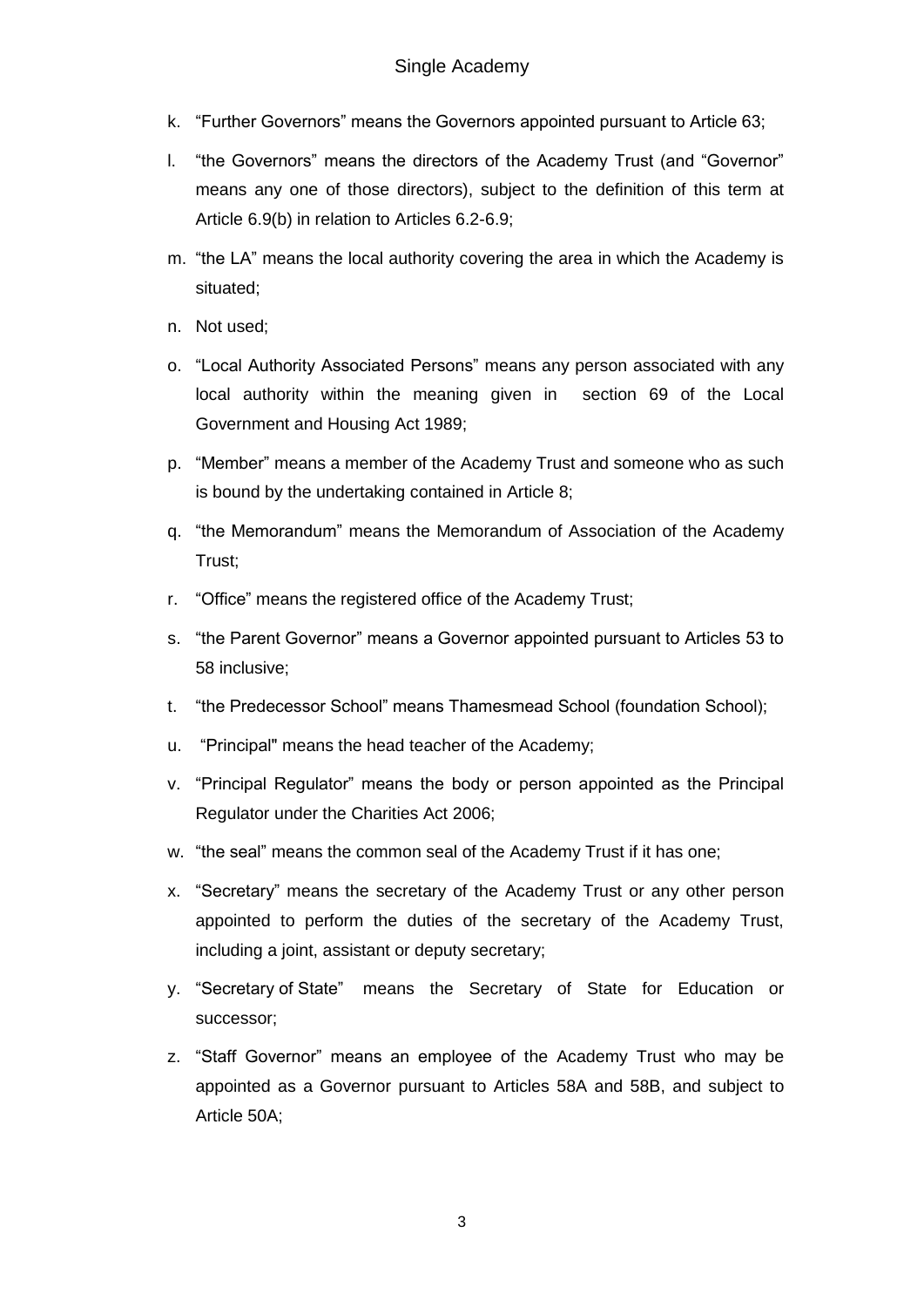- aa. "support staff" means a person employed under a contract of employment or a contract for services or otherwise engaged to provide his services at the Academy, other than as a teacher;
- bb. "teacher" means a person employed under a contract of employment or a contract for services or otherwise engaged to provide his services as a teacher at the Academy;
- cc. "the United Kingdom" means Great Britain and Northern Ireland;
- dd. words importing the masculine gender only shall include the feminine gender. Words importing the singular number shall include the plural number, and vice versa;
- ee. subject as aforesaid, words or expressions contained in these Articles shall, unless the context requires otherwise, bear the same meaning as in the Companies Act 2006, as appropriate;
- ff. any reference to a statute or statutory provision shall include any statute or statutory provision which replaces or supersedes such statute or statutory provision including any modification or amendment thereto.
- 2. The company's name is Thamesmead School (and in this document it is called "**the Academy Trust**").
- 3. The Academy Trust's registered office is to be situated in England and Wales.

# **OBJECTS**

- 4. The Academy Trust's objects ("**the Objects**") are specifically restricted to the following:
	- a) to advance for the public benefit education in the United Kingdom, in particular but without prejudice to the generality of the foregoing by establishing, maintaining, carrying on, managing and developing a school offering a broad and balanced curriculum ("the Academy").
	- b) to promote for the benefit of the inhabitants of Shepperton and the surrounding area the provision of facilities for recreation or other leisure time occupation of individuals who have need of such facilities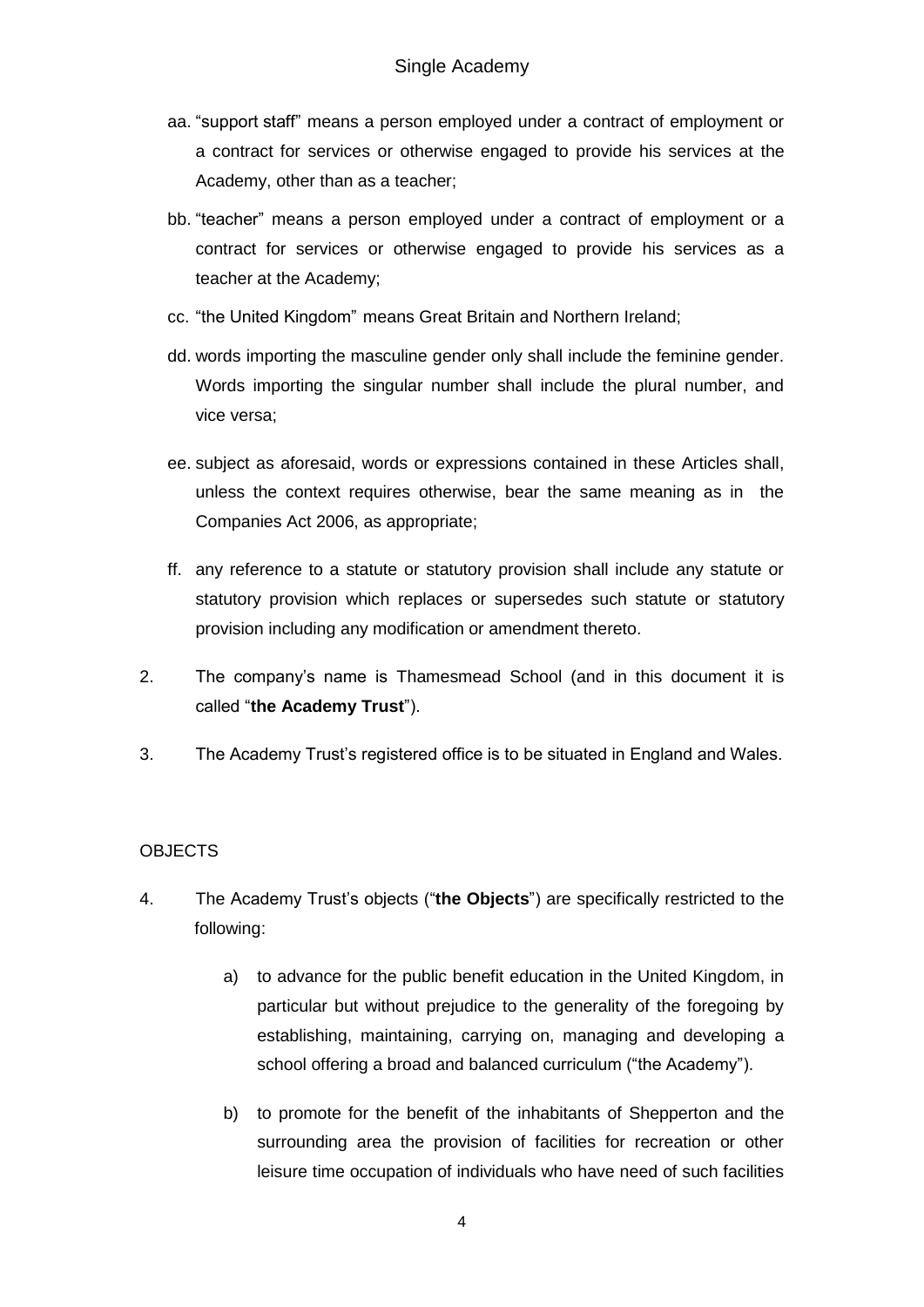by reason of their youth, age, infirmity or disablement, financial hardship or social and economic circumstances or for the public at large in the interests of social welfare and with the object of improving the condition of life of the said inhabitants.

- 5. In furtherance of the Objects but not further or otherwise the Academy Trust may exercise the following powers:-
	- (a) to draw, make, accept, endorse, discount, execute and issue promissory notes, bills, cheques and other instruments, and to operate bank accounts in the name of the Academy Trust;
	- (b) to raise funds and to invite and receive contributions provided that in raising funds the Academy Trust shall not undertake any substantial permanent trading activities and shall conform to any relevant statutory regulations;
	- (c) to acquire, alter, improve and (subject to such consents as may be required by law) to charge or otherwise dispose of property;
	- (d) subject to Article 6 below to employ such staff, as are necessary for the proper pursuit of the Objects and to make all reasonable and necessary provision for the payments of pensions and superannuation to staff and their dependants;
	- (e) to establish or support, whether financially or otherwise, any charitable trusts, associations or institutions formed for all or any of the Objects;
	- (f) to co-operate with other charities, other independent and maintained schools, voluntary bodies and statutory authorities operating in furtherance of the Objects and to exchange information and advice with them;
	- (g) to pay out of funds of the Academy Trust the costs, charges and expenses of and incidental to the formation and registration of the Academy Trust;
	- (h) to establish, maintain, carry on, manage and develop the Academy at Thamesmead School, Manygate Lane, Shepperton, Surrey, TW17 9EE
	- (i) to offer scholarships, exhibitions, prizes and awards to pupils and former pupils, and otherwise to encourage and assist pupils and former pupils;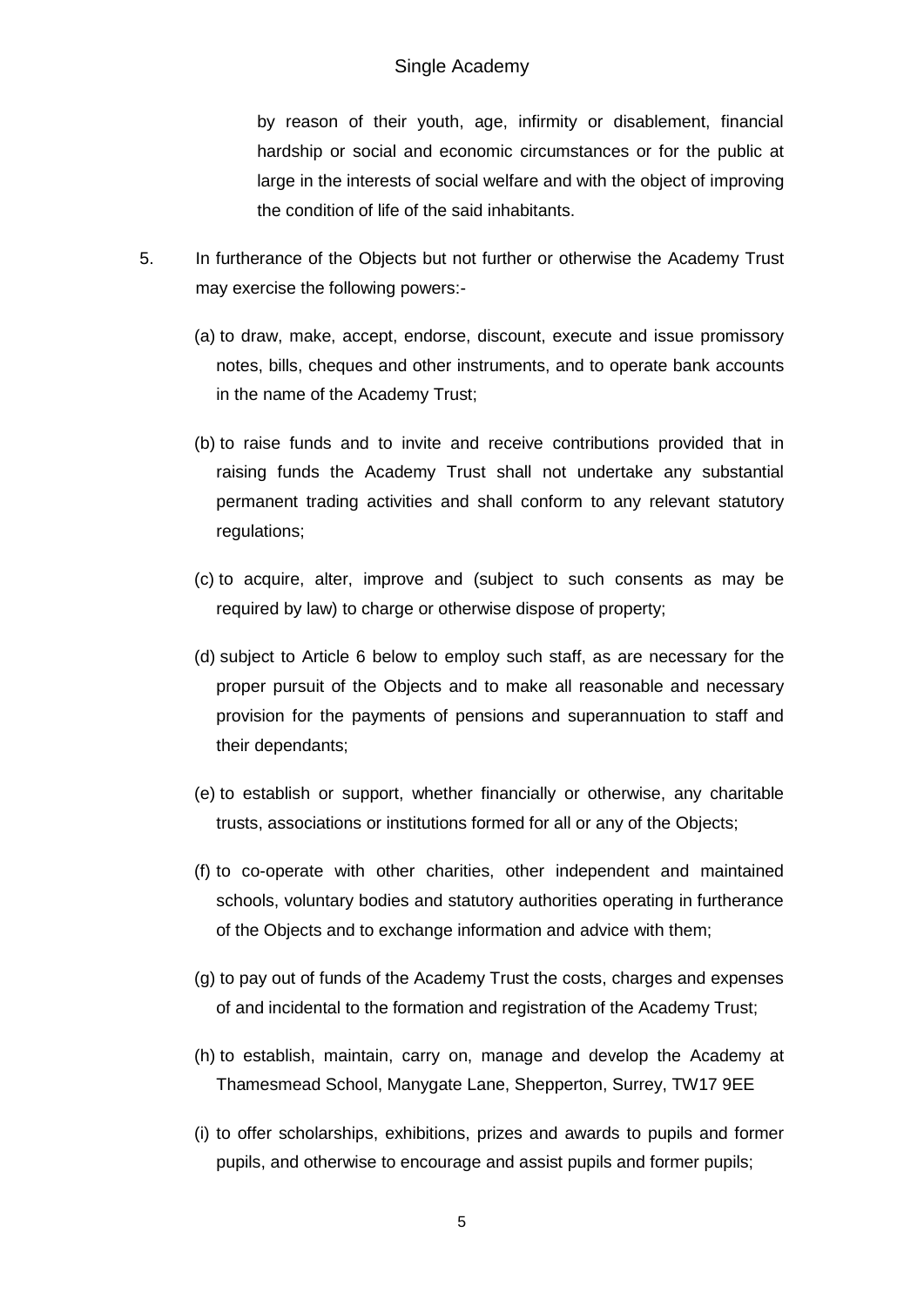- (j) to provide educational facilities and services to students of all ages and the wider community for the public benefit;
- (k) to carry out research into the development and application of new techniques in education in particular in relation to the areas of curricular specialisation of the Academy and to its approach to curriculum development and delivery and to publish the results of such research, and to develop means of benefiting from application of the experience of industry, commerce, other schools and the voluntary sector to the education of pupils in academies;
- (l) subject to such consents as may be required by law and/or by any contract entered into by or on behalf of the Academy Trust to borrow and raise money for the furtherance of the Objects in such manner and on such security as the Academy Trust may think fit;
- (m) to deposit or invest any funds of the Academy Trust not immediately required for the furtherance of its Objects (but to invest only after obtaining such advice from a financial expert as the Governors consider necessary and having regard to the suitability of investments and the need for diversification);
- (n) to delegate the management of investments to a financial expert, but only on terms that:
	- (i) the investment policy is set down in writing for the financial expert by the Governors;
	- (ii) every transaction is reported promptly to the Governors;
	- (iii) the performance of the investments is reviewed regularly with the Governors;
	- (iv) the Governors are entitled to cancel the delegation arrangement at any time;
	- (v) the investment policy and the delegation arrangement are reviewed at least once a year;
	- (vi) all payments due to the financial expert are on a scale or at a level which is agreed in advance and are notified promptly to the Governors on receipt; and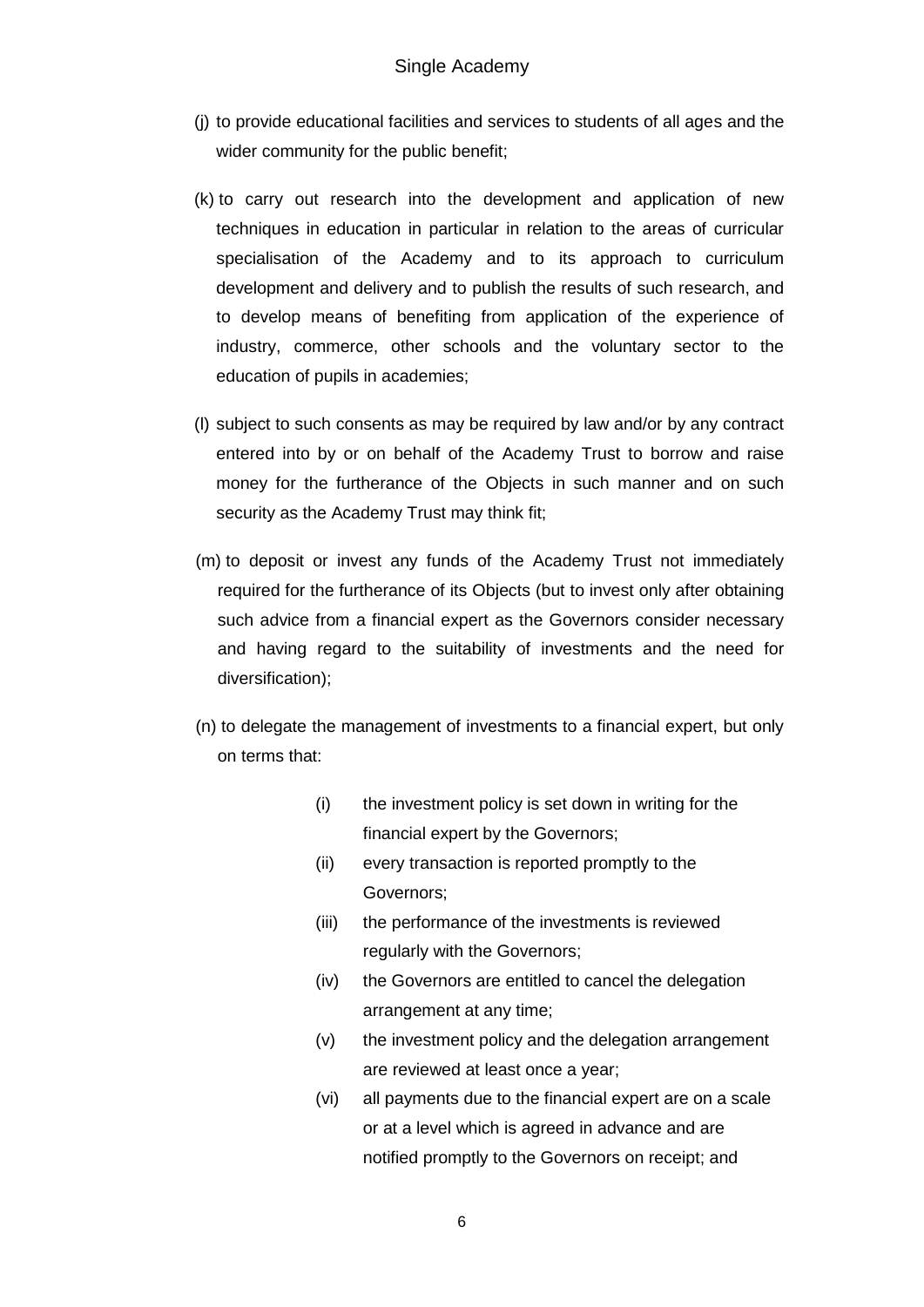### Single Academy

- (vii) the financial expert must not do anything outside the powers of the Governors.
- (o) to arrange for investments or other property of the Academy Trust to be held in the name of a nominee company acting under the control of the Governors or of a financial expert acting under their instructions, and to pay any reasonable fee required;
- (p) to provide indemnity insurance to cover the liability of Governors which by virtue of any rule of law would otherwise attach to them in respect of any negligence, default, breach of trust or breach of duty of which they may be guilty in relation to the Academy Trust: Provided that any such insurance shall not extend to any claim arising from any act or omission which the Governors knew to be a breach of trust or breach of duty or which was committed by the Governors in reckless disregard of whether it was a breach of trust or breach of duty or not and provided also that any such insurance shall not extend to the costs of any unsuccessful defence to a criminal prosecution brought against the Governors in their capacity as Governors;
- (q) to establish subsidiary companies to carry on any trade or business for the purpose of raising funds for the Academy Trust;
- (r) to do all such other lawful things as are necessary for or are incidental to or conducive to the achievement of the Objects.
- 6.1 The income and property of the Academy Trust shall be applied solely towards the promotion of the Objects.
- 6.2 None of the income or property of the Academy Trust may be paid or transferred directly or indirectly by way of dividend bonus or otherwise by way of profit to any member of the Academy Trust. Nonetheless a member of the Academy Trust who is not also a Governor may:
	- a) benefit as a beneficiary of the Academy Trust;
	- b) be paid reasonable and proper remuneration for any goods or services supplied to the Academy Trust;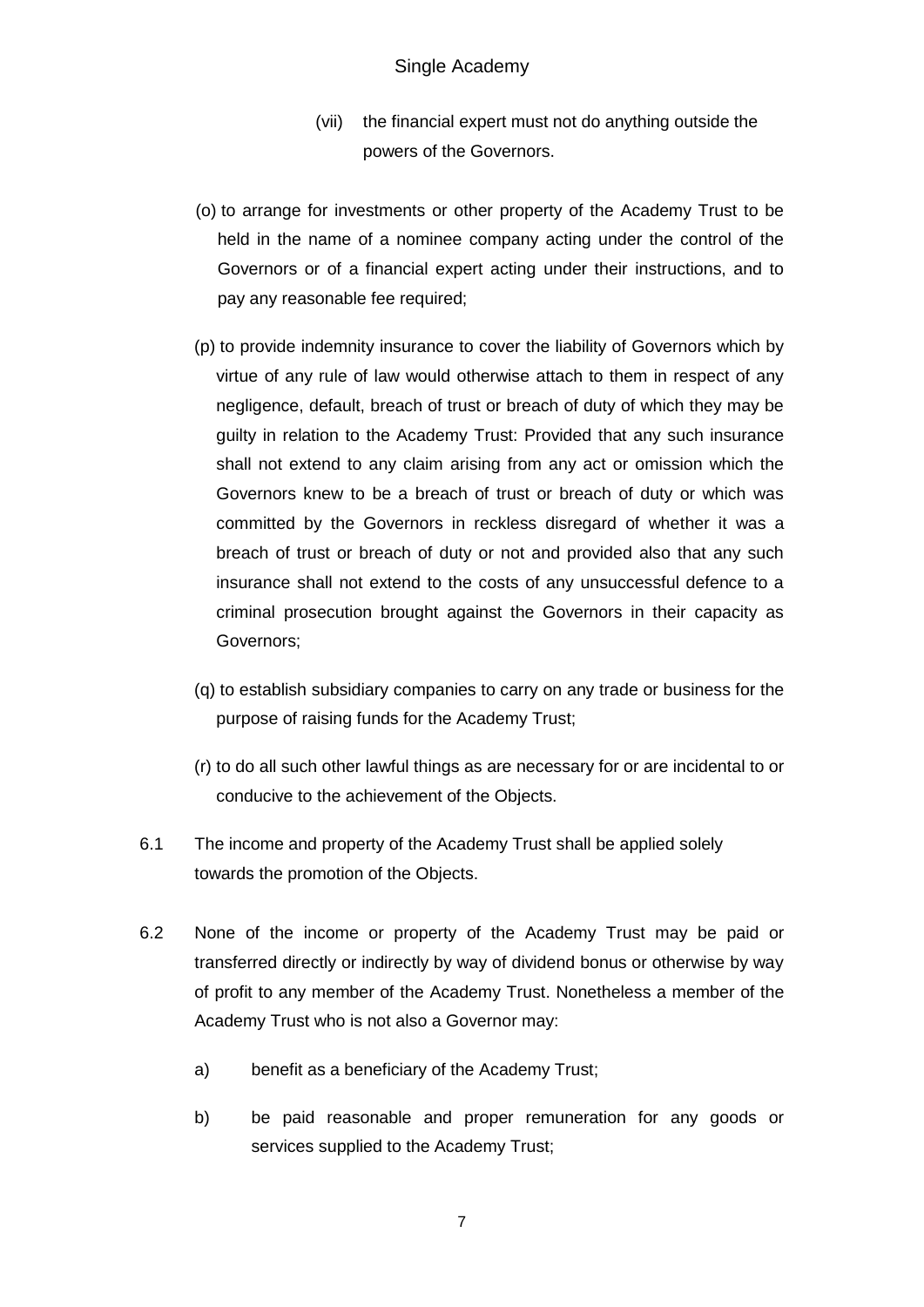- c) be paid rent for premises let by the member of the Academy Trust if the amount of the rent and other terms of the letting are reasonable and proper; and
- d) be paid interest on money lent to the Academy Trust at a reasonable and proper rate, such rate not to exceed 2 per cent per annum below the base lending rate of a UK clearing bank selected by the Governors, or 0.5%, whichever is the higher.
- 6.3 A Governor may benefit from any indemnity insurance purchased at the Academy Trust's expense to cover the liability of the Governors which by virtue of any rule of law would otherwise attach to them in respect of any negligence, default or breach of trust or breach of duty of which they may be guilty in relation to the Academy Trust: Provided that any such insurance shall not extend to any claim arising from any act or omission which the Governors knew to be a breach of trust or breach of duty or which was committed by the Governors in reckless disregard to whether it was a breach of trust or breach of duty or not and provided also that any such insurance shall not extend to the costs of any unsuccessful defence to a criminal prosecution brought against the Governors in their capacity as directors of the Academy Trust.
- 6.4 A company, which has shares listed on a recognised stock exchange and of which any one Governor holds no more than 1% of the issued capital of that company, may receive fees, remuneration or other benefit in money or money's worth from the Academy Trust.
- 6.5 A Governor may at the discretion of the Governors be reimbursed from the property of the Academy Trust for reasonable expenses properly incurred by him or her when acting on behalf of the Academy Trust, but excluding expenses in connection with foreign travel.
- 6.6 No Governor may:
	- (a) buy any goods or services from the Academy Trust;
	- (b) sell goods, services, or any interest in land to the Academy Trust;
	- (c) subject to the provisions of Articles 6.7 and 6.8, be employed by or receive any remuneration from the Academy Trust (other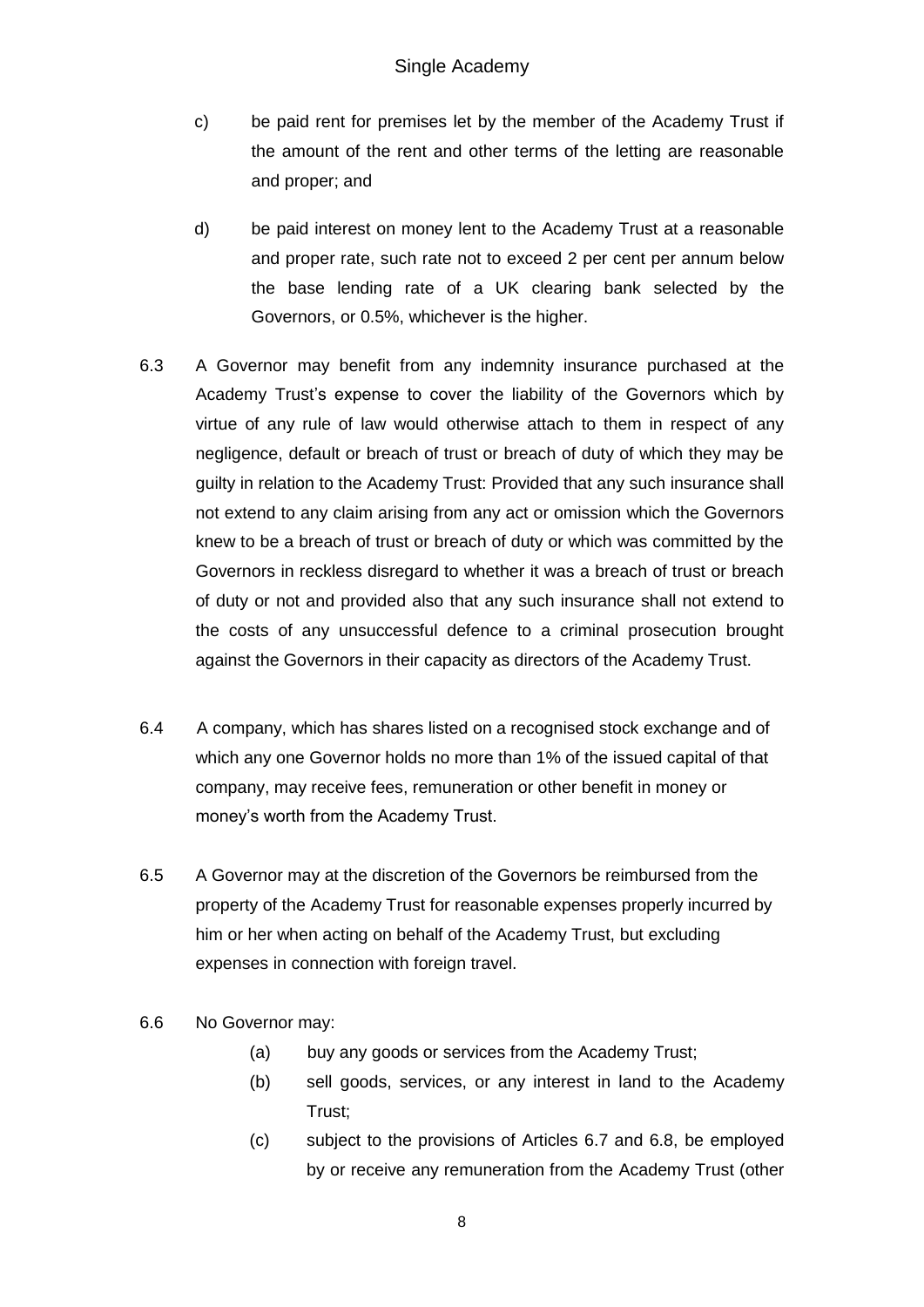# Single Academy

than the Principal, Staff Governors and any other Governor who is an employee of the Academy Trust whose employment and/or remuneration is subject to the procedure and conditions in Article 6.8)

- (d) receive any other financial benefit from the Academy Trust; unless:
	- (i) the payment is permitted by Article 6.7 and the Governors follow the procedure and observe the conditions set out in Article 6.8; or
	- (ii) the Governors obtain the prior written approval of the Charity Commission and fully comply with any procedures it prescribes.
- 6.7 Subject to Article 6.8, a Governor may:
	- a) receive a benefit from the Academy Trust in the capacity of a beneficiary of the Academy Trust;
	- b) be employed by the Academy Trust or enter into a contract for the supply of goods or services to the Academy Trust, other than for acting as a Governor;
	- c) receive interest on money lent to the Academy Trust at a reasonable and proper rate not exceeding 2% per annum below the base rate of a clearing bank to be selected by the Governors, or 0.5%, whichever is the higher; and/or
	- (d) receive rent for premises let by the Governor to the Academy Trust if the amount of the rent and the other terms of the lease are reasonable and proper.
- 6.8 The Academy Trust and its Governors may only rely upon the authority provided by Article 6.7 if each of the following conditions is satisfied:
	- (a) the remuneration or other sums paid to the Governor do not exceed an amount that is reasonable in all the circumstances;
	- (b) the Governor is absent from the part of any meeting at which there is discussion of: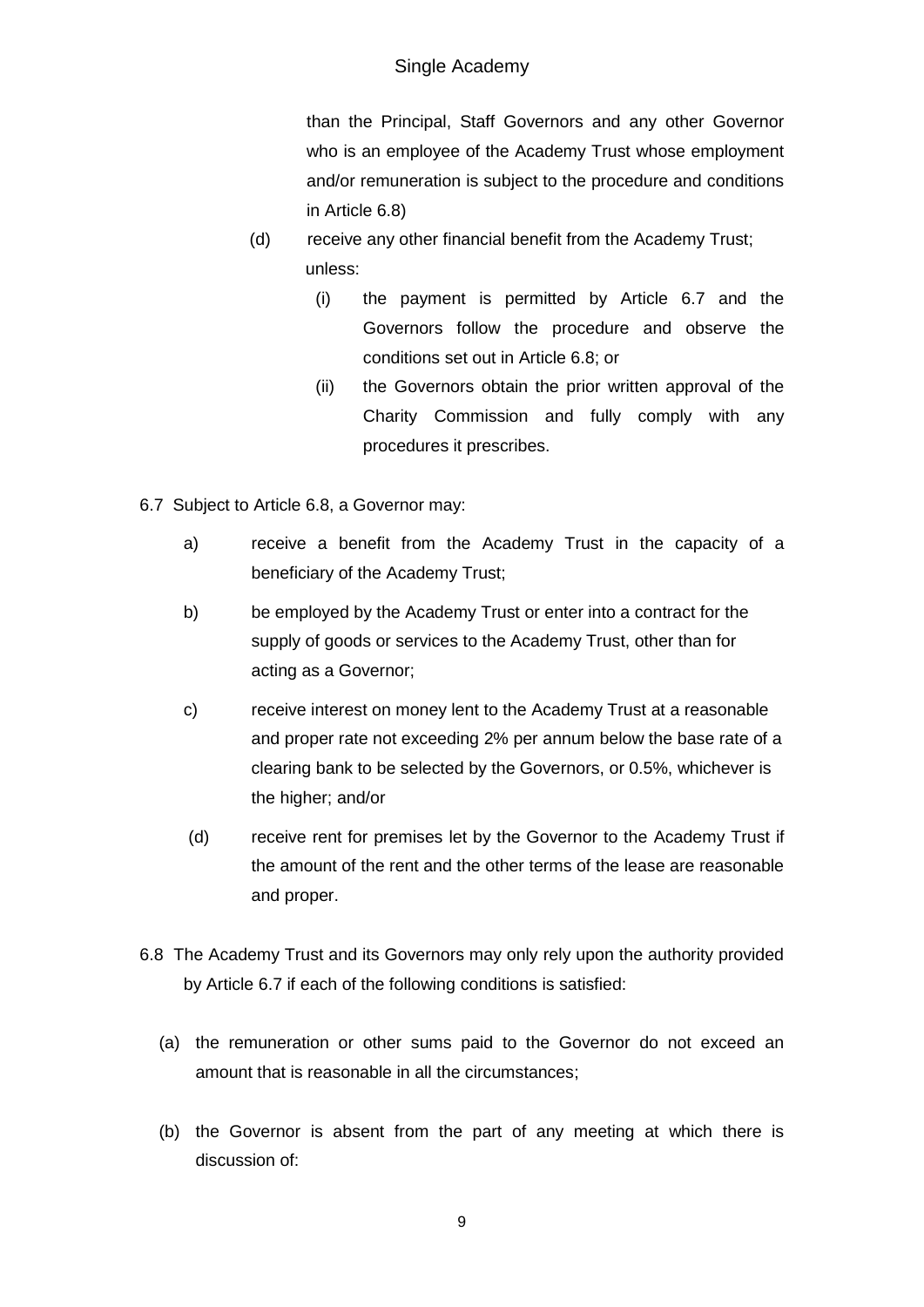- i) his or her employment, remuneration, or any matter concerning the contract, payment or benefit; or
- ii) his or her performance in the employment, or his or her performance of the contract; or
- iii) any proposal to enter into any other contract or arrangement with him or her or to confer any benefit upon him or her that would be permitted under Article 6.7; or
- iv) any other matter relating to a payment or the conferring of any benefit permitted by Article 6.7;
- (c) the Governor does not vote on any such matter and is not to be counted when calculating whether a quorum of Governors is present at the meeting;
- (d) save in relation to employing or contracting with the Principal, Staff Governors or any other Governor who is an employee of the Academy Trust the other Governors are satisfied that it is in the interests of the Academy Trust to employ or to contract with that Governor rather than with someone who is not a Governor. In reaching that decision the Governors must balance the advantage of employing a Governor against the disadvantages of doing so (especially the loss of the Governor's services as a result of dealing with the Governor's conflict of interest);
- (e) the reason for their decision is recorded by the Governors in the minute book; and
- (f) a majority of the Governors then in office have received no such payments or benefit.
- 6.9 In Articles 6.2-6.9:
	- (a) "Academy Trust" shall include any company in which the Academy Trust:
		- holds more than 50% of the shares; or
		- controls more than 50% of the voting rights attached to the shares; or
		- has the right to appoint one or more directors to the board of the company;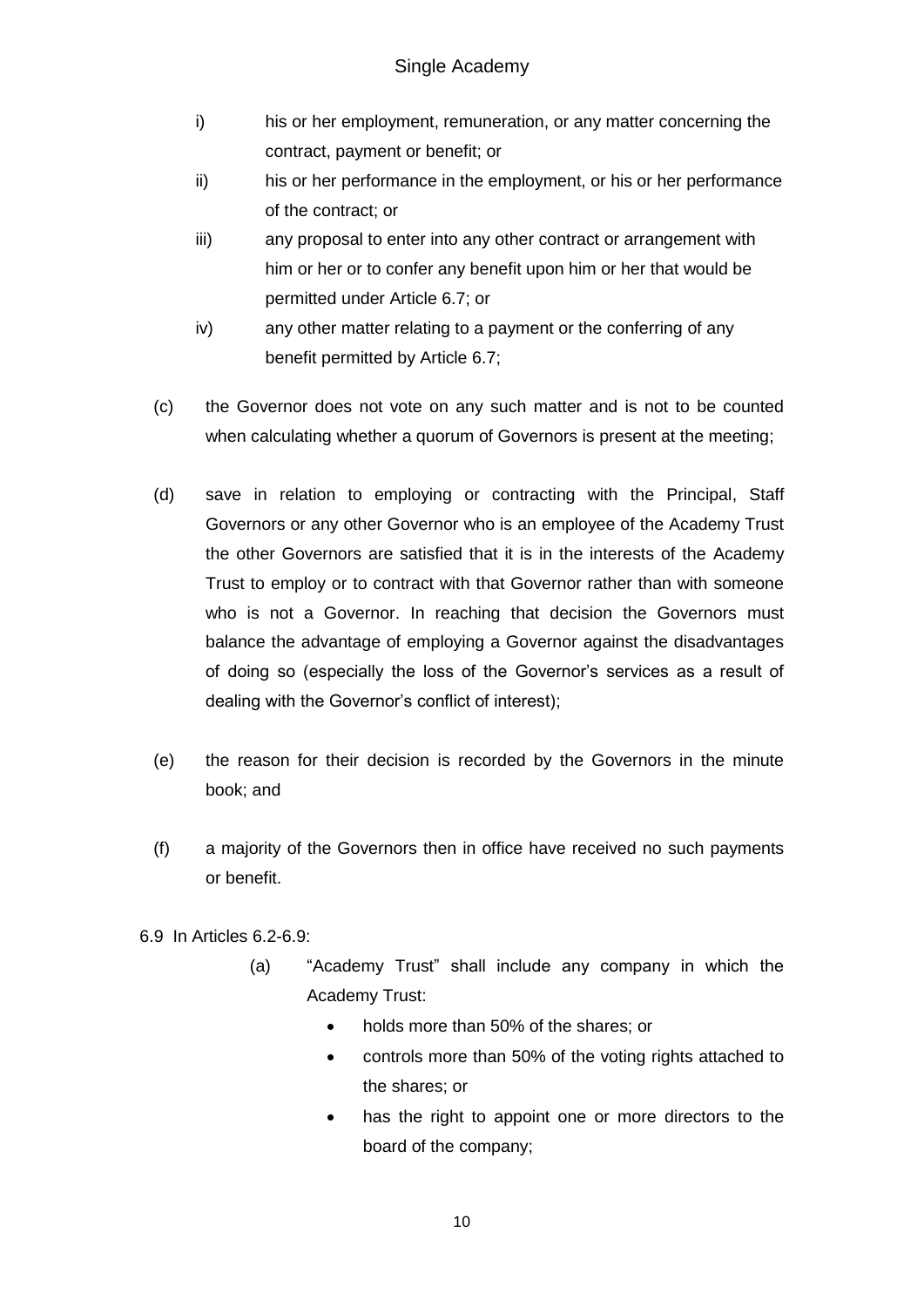- (b) "Governor" shall include any child, stepchild, parent, grandchild, grandparent, brother, sister or spouse of the governor or any person living with the governor as his or her partner;
- (c) the employment or remuneration of a Governor includes the engagement or remuneration of any firm or company in which the Governor is:
	- (i) a partner;
	- (ii) an employee;
	- (iii) a consultant;
	- (iv) a director;
	- (v) a member; or
	- (v) a shareholder, unless the shares of the company are listed on a recognised stock exchange and the Governor holds less than 1% of the issued capital.
- 7. The liability of the members of the Academy Trust is limited.
- 8. Every member of the Academy Trust undertakes to contribute such amount as may be required (not exceeding £10) to the Academy Trust's assets if it should be wound up while he or she is a member or within one year after he or she ceases to be a member, for payment of the Academy Trust's debts and liabilities before he or she ceases to be a member, and of the costs, charges and expenses of winding up, and for the adjustment of the rights of the contributories among themselves.
- 9. If the Academy Trust is wound up or dissolved and after all its debts and liabilities (including any under section 483 of the Education Act 1996) have been satisfied there remains any property it shall not be paid to or distributed among the members of the Academy Trust, but shall be given or transferred to some other charity or charities having objects similar to the Objects which prohibits the distribution of its or their income and property to an extent at least as great as is imposed on the Academy Trust by Article 6 above, chosen by the members of the Academy Trust at or before the time of dissolution and if that cannot be done then to some other charitable object.
- 10. No alteration or addition shall be made to or in the provisions of the Articles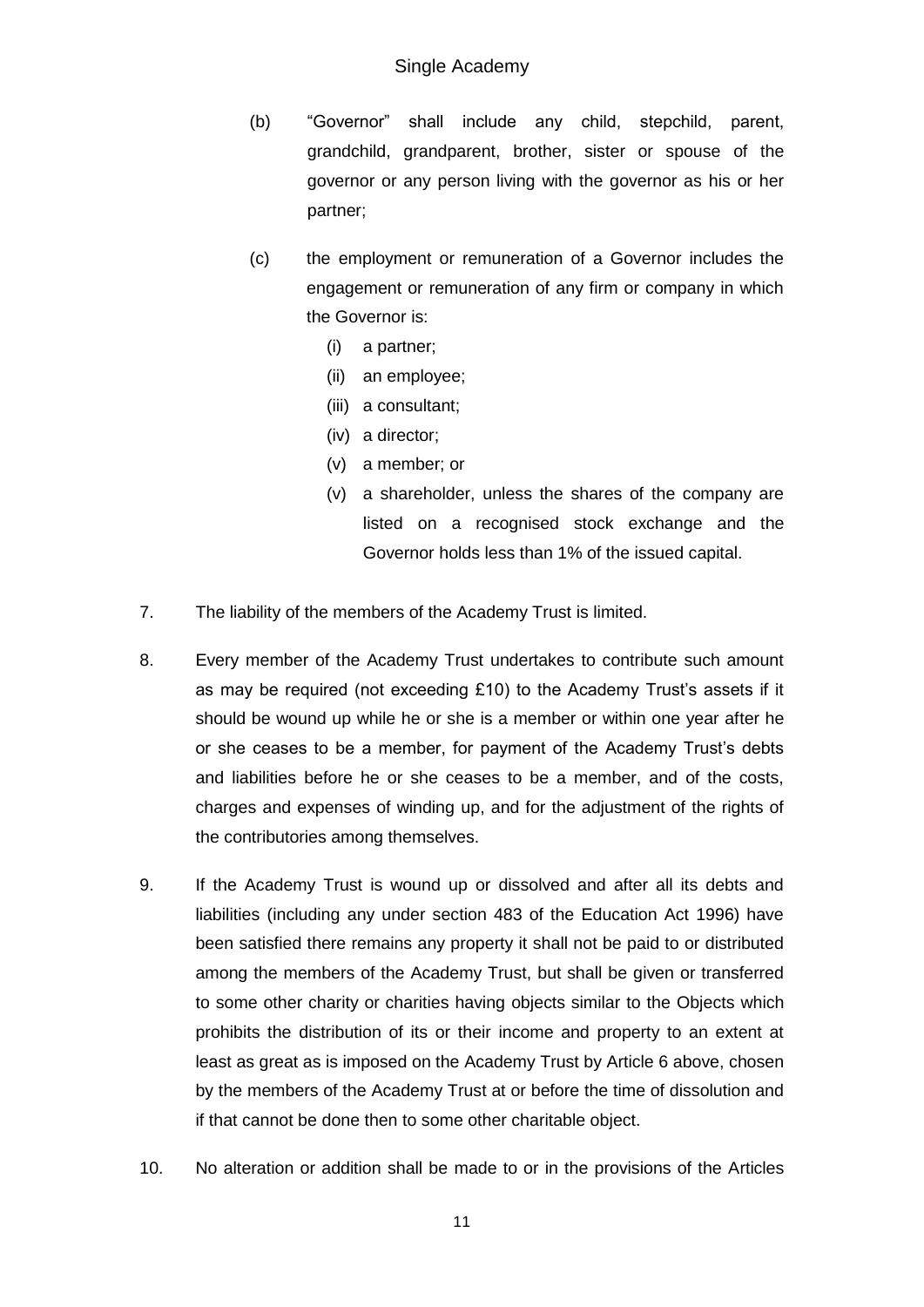without the written consent of the Secretary of State.

11. No alteration or addition shall be made to or in the provisions of the Articles which would have the effect (a) that the Academy Trust would cease to be a company to which section 60 of the Companies Act 2006 applies; or (b) that the Academy Trust would cease to be a charity.

## **MEMBERS**

- 12. The Members of the Academy Trust shall comprise:
	- a. the signatories to the Memorandum<sup>1</sup>;
	- b. not used;
	- c. 1 person appointed by the Secretary of State, in the event that the Secretary of State appoints a person for this purpose;
	- d. not used; and
	- e. any person appointed under Article 16.
- 13. Each of the persons entitled to appoint Members in Article 12 shall have the right from time to time by written notice delivered to the Office to remove any Member appointed by them and to appoint a replacement Member to fill a vacancy whether resulting from such removal or otherwise.
- 14. If any of the persons entitled to appoint Members in Article 12:
	- a) in the case of an individual, die or become legally incapacitated;
	- b) in the case of a corporate entity, cease to exist and are not replaced by a successor institution; or
	- c) becomes insolvent or makes any arrangement or composition with their creditors generally

their right to appoint Members under these Articles shall vest in the remaining Members.

<sup>1</sup> <sup>1</sup> There must be no less than 3 signatories to the Memorandum of Association.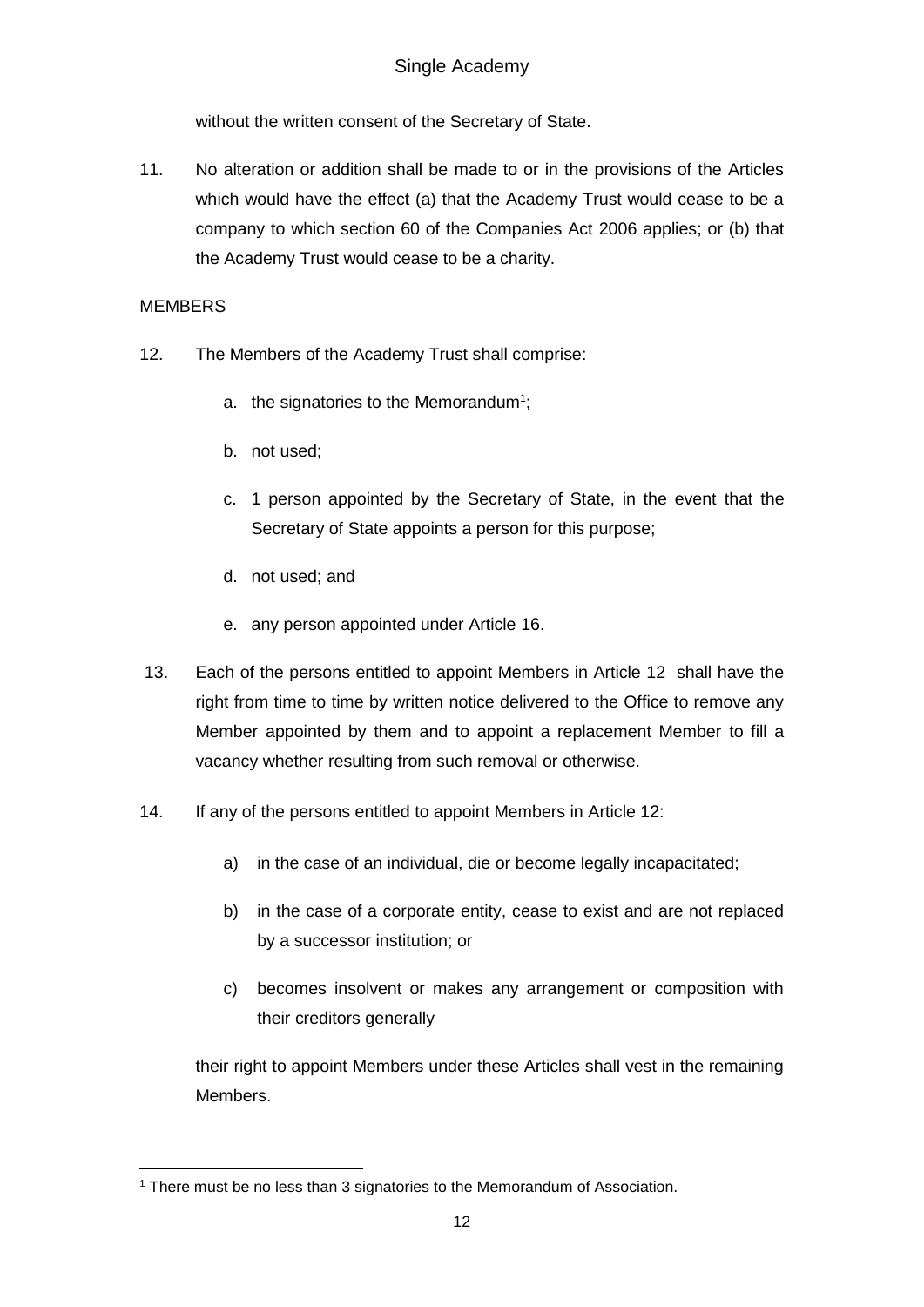15. Membership will terminate automatically if:

a) a Member (which is a corporate entity) ceases to exist and is not replaced by a successor institution;

b) a Member (which is an individual) dies or becomes incapable by reason of mental disorder, illness or injury of managing and administering his own affairs;

c) a Member becomes insolvent or makes any arrangement or composition with that Member's creditors generally.

- 16. The Members may agree unanimously in writing to appoint such additional Members as they think fit and may unanimously (save that the agreement of the Member(s) to be removed shall not be required) in writing agree to remove any such additional Members.
- 17. Every person nominated to be a Member of the Academy Trust shall either sign a written consent to become a Member or sign the register of Members on becoming a Member.
- 18. Any Member may resign provided that after such resignation the number of Members is not less than three. A Member shall cease to be one immediately on the receipt by the Academy Trust of a notice in writing signed by the person or persons entitled to remove him under Articles 13 or 16 provided that no such notice shall take effect when the number of Members is less than three unless it contains or is accompanied by the appointment of a replacement Member.

### GENERAL MEETINGS

19. The Academy Trust shall hold an Annual General Meeting each year in addition to any other meetings in that year, and shall specify the meeting as such in the notices calling it; and not more than fifteen months shall elapse between the date of one Annual General Meeting of the Academy Trust and that of the next. Provided that so long as the Academy Trust holds its first Annual General Meeting within eighteen months of its incorporation, it need not hold it in the year of its incorporation or in the following year. The Annual General Meeting shall be held at such time and place as the Governors shall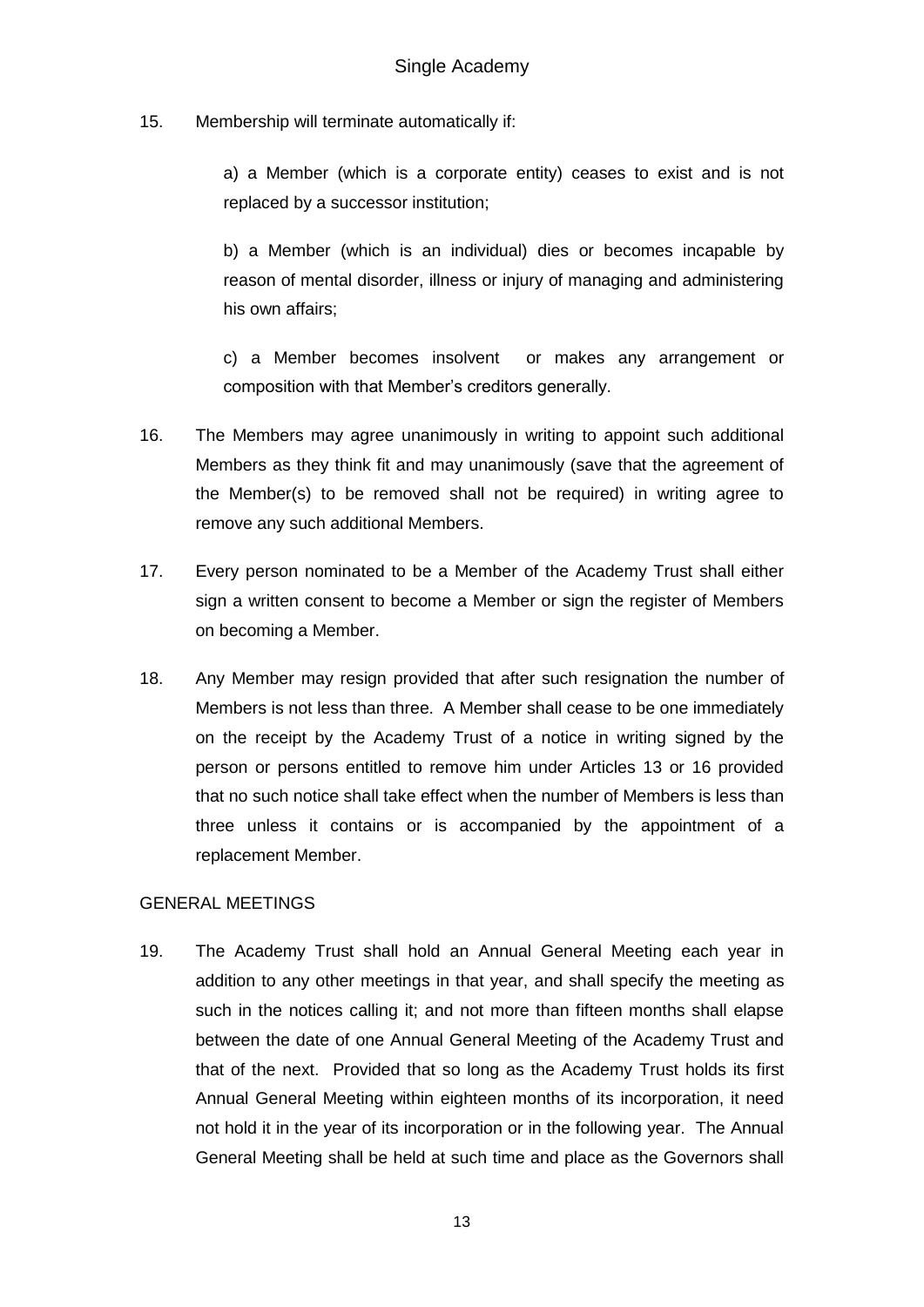appoint. All meetings other than Annual General Meetings shall be called General Meetings.

20. The Governors may call general meetings and, on the requisition of Members pursuant to the provisions of the Companies Act 2006, shall forthwith proceed to convene a general meeting in accordance with that Act. If there are not within the United Kingdom sufficient Governors to call a general meeting, any Governor or any Member of the Academy Trust may call a general meeting.

### NOTICE OF GENERAL MEETINGS

21. General meetings shall be called by at least fourteen clear days' notice but a general meeting may be called by shorter notice if it is so agreed by a majority in number of Members having a right to attend and vote and together representing not less than 90% of the total voting rights at that meeting.

The notice shall specify the time and place of the meeting and the general nature of the business to be transacted and, in the case of an Annual General Meeting, shall specify the meeting as such. The notice shall also state that the Member is entitled to appoint a proxy.

The notice shall be given to all the Members, to the Governors and auditors.

22. The accidental omission to give notice of a meeting to, or the non-receipt of notice of a meeting by, any person entitled to receive notice shall not invalidate the proceedings at that meeting.

# PROCEEDINGS AT GENERAL MEETINGS.

- 23. No business shall be transacted at any meeting unless a quorum is present. A Member counts towards the quorum by being present either in person or by proxy. Three persons entitled to vote upon the business to be transacted, each being a Member or a proxy of a Member or a duly authorised representative of a Member organisation shall constitute a quorum.
- 24. If a quorum is not present within half an hour from the time appointed for the meeting, or if during a meeting a quorum ceases to be present, the meeting shall stand adjourned to the same day in the next week at the same time and place or to such time and place as the Governors may determine.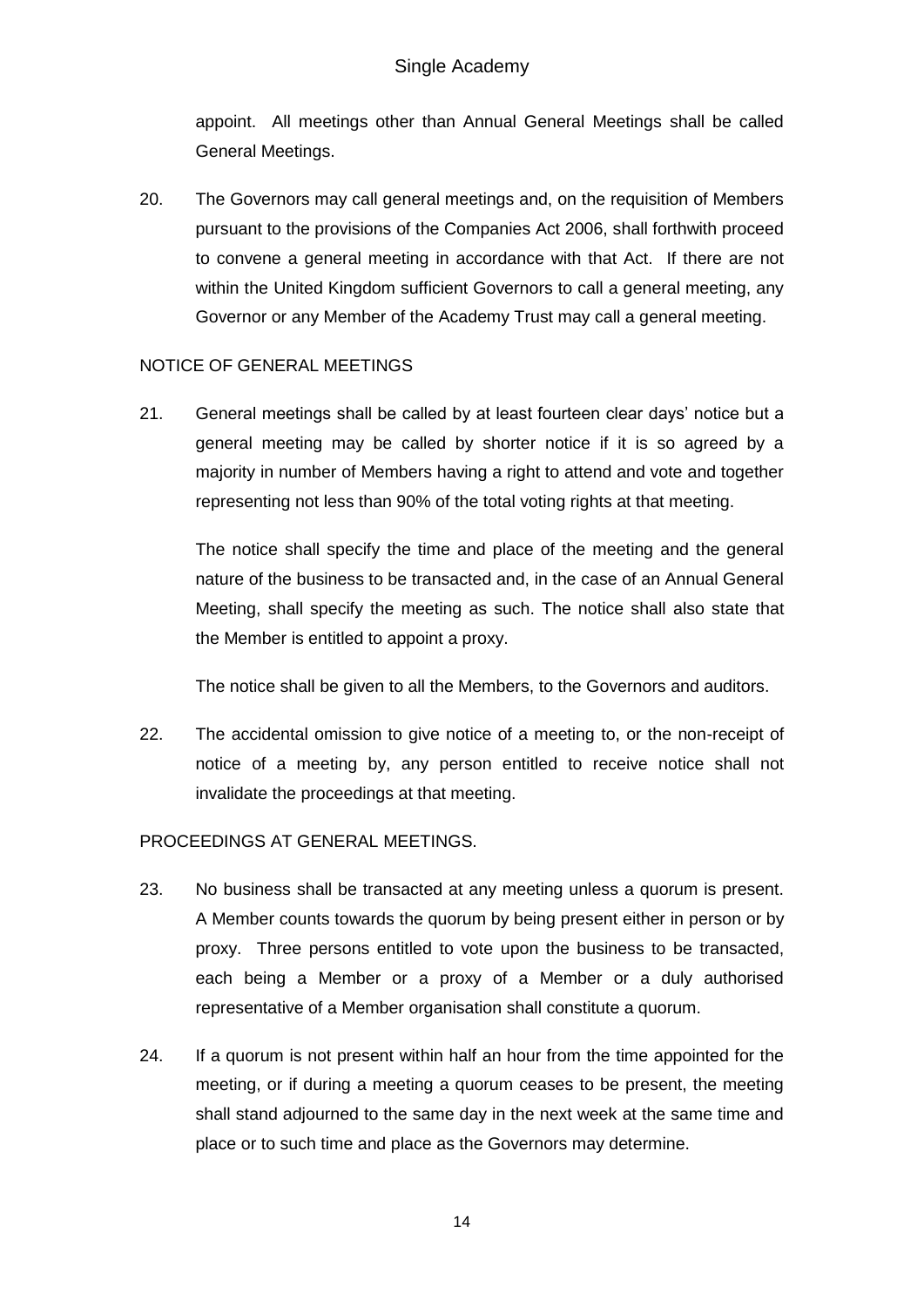- 25. The chairman, if any, of the Governors or in his absence some other Governor nominated by the Governors shall preside as chairman of the meeting, but if neither the chairman nor such other Governor (if any) be present within fifteen minutes after the time appointed for holding the meeting and willing to act, the Governors present shall elect one of their number to be chairman and, if there is only one Governor present and willing to act, he shall be the chairman.
- 26. If no Governor is willing to act as chairman, or if no Governor is present within fifteen minutes after the time appointed for holding the meeting, the Members present and entitled to vote shall choose one of their number to be chairman.
- 27. A Governor shall, notwithstanding that he is not a Member, be entitled to attend and speak at any general meeting.
- 28. The chairman may, with the consent of a majority of the Members at a meeting at which a quorum is present (and shall if so directed by the meeting), adjourn the meeting from time to time and from place to place, but no business shall be transacted at any adjourned meeting other than the business which might properly have been transacted at the meeting had the adjournment not taken place. When a meeting is adjourned for fourteen days or more, at least seven clear days' notice shall be given specifying the time, date and place of the adjourned meeting and the general nature of the business to be transacted. Otherwise it shall not be necessary to give any such notice.
- 29. A resolution put to the vote of the meeting shall be decided on a show of hands unless before, or on the declaration of the result of the show of hands a poll is duly demanded. Subject to the provisions of the Companies Act 2006, a poll may be demanded:-
	- (a) by the chairman; or
	- (b) by at least two Members having the right to vote at the meeting; or
	- (c) by a Member or Members representing not less than one-tenth of the total voting rights of all the Members having the right to vote at the meeting.
- 30. Unless a poll is duly demanded a declaration by the chairman that a resolution has been carried or carried unanimously, or by a particular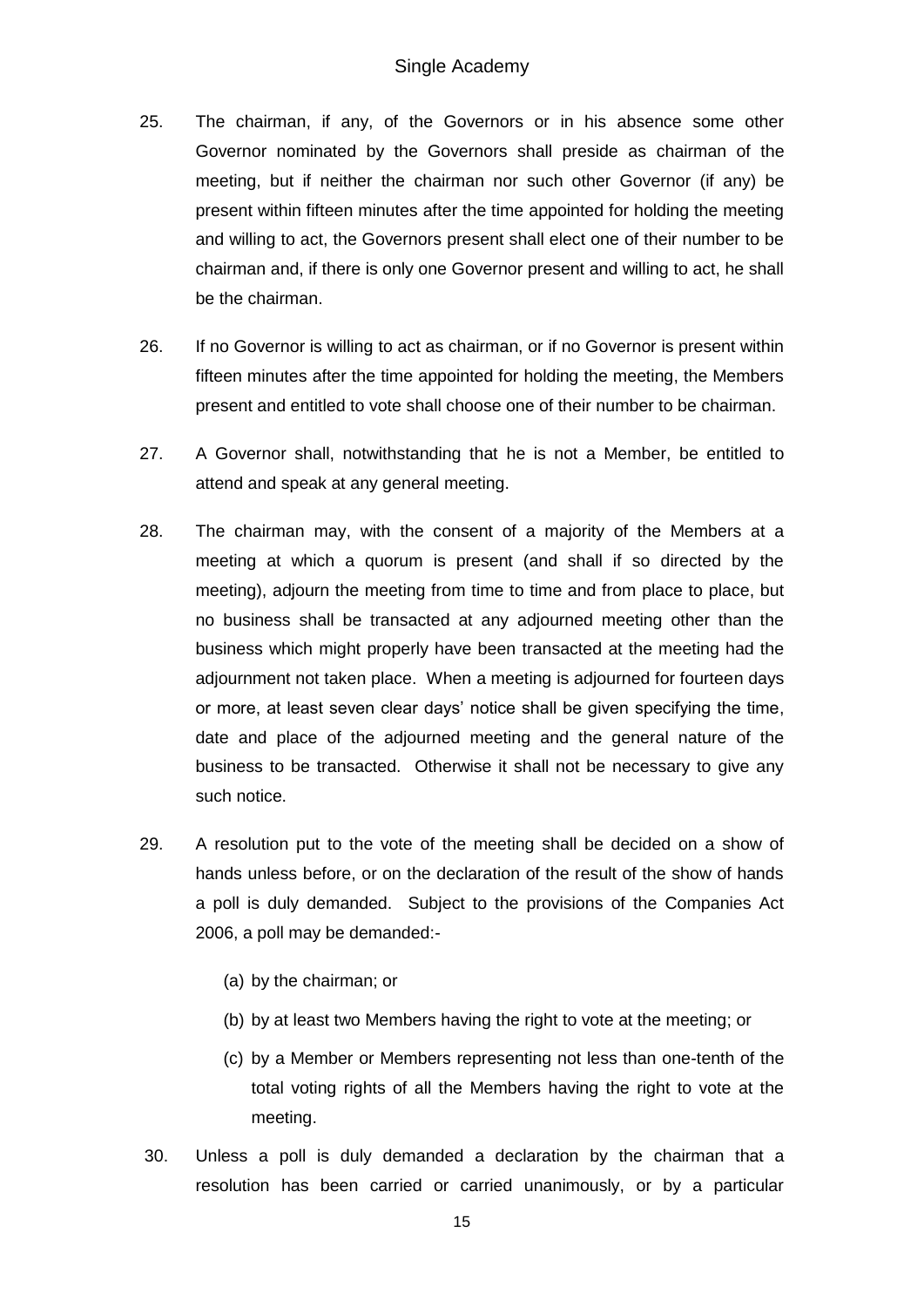# Single Academy

majority, or lost, or not carried by a particular majority and an entry to that effect in the minutes of the meeting shall be conclusive evidence of the fact without proof of the number or proportion of the votes recorded in favour of or against such resolution.

- 31. The demand for a poll may be withdrawn, before the poll is taken, but only with the consent of the chairman. The withdrawal of a demand for a poll shall not invalidate the result of a show of hands declared before the demand for the poll was made.
- 32. A poll shall be taken as the chairman directs and he may appoint scrutineers (who need not be Members) and fix a time, date and place for declaring the results. The result of the poll shall be deemed to be the resolution of the meeting at which the poll was demanded.
- 33. A poll demanded on the election of the chairman or on a question of adjournment shall be taken immediately. A poll demanded on any other question shall be taken either immediately or at such time, date and place as the chairman directs not being more than thirty days after the poll is demanded. The demand for a poll shall not prevent continuance of a meeting for the transaction of any business other than the question on which the poll is demanded. If a poll is demanded before the declaration of the result of a show of hands and the demand is duly withdrawn, the meeting shall continue as if the demand had not been made.
- 34. No notice need be given of a poll not taken immediately if the time, date and place at which it is to be taken are announced at the meeting at which it is demanded. In other cases at least seven clear days' notice shall be given specifying the time, date and place at which the poll is to be taken.
- 35. A resolution in writing agreed by such number of Members as required if it had been proposed at a general meeting shall be as effectual as if it had been passed at a general meeting duly convened and held provided that a copy of the proposed resolution has been sent to every Member. The resolution may consist of several instruments in the like form each agreed by one or more Members.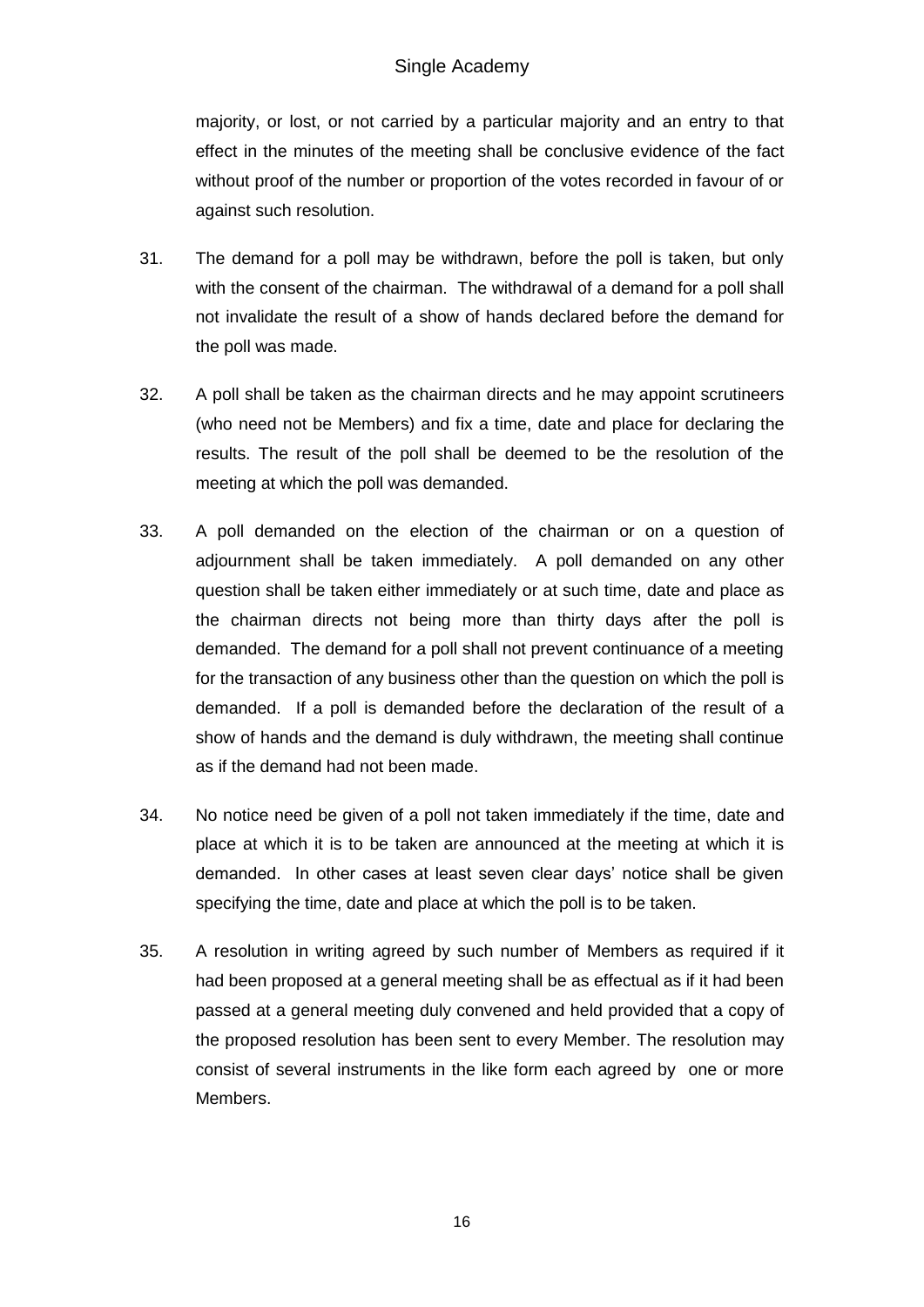### VOTES OF MEMBERS

- 36. On the show of hands every Member present in person shall have one vote. On a poll every Member present in person or by proxy shall have one vote.
- 37. Not used.
- 38. No Member shall be entitled to vote at any general meeting unless all moneys then payable by him to the Academy Trust have been paid.
- 39. No objections shall be raised to the qualification of any person to vote at any general meeting except at the meeting or adjourned meeting at which the vote objected to is tendered, and every vote not disallowed at the meeting shall be valid. Any objection made in due time shall be referred to the chairman whose decision shall be final and conclusive.
- 40. An instrument appointing a proxy shall be in writing, signed by or on behalf of the appointer and shall be in the following form (or in a form as near thereto as circumstances allow or in any other form which is usual or which the Governors may approve) -.

"I/We, …….., of ………, being a Member/Members of the above named Academy Trust, hereby appoint …… of ……, or in his absence, …….. of ……. as my/our proxy to vote in my/our name[s] and on my/our behalf at the annual general meeting/ general meeting of the Academy Trust to be held on .....20[], and at any adjournment thereof.

Signed on ….. 20[ ]"

41. Where it is desired to afford Members an opportunity of instructing the proxy how he shall act the instrument appointing a proxy shall be in the following form (or in a form as near thereto as circumstances allow or in any other form which is usual or which the Governors may approve)-

> "I/We, ……., of ……., being a Member/Members of the above-named Academy Trust, hereby appoint …. of ……., or in his absence, ….. of ......, as my/our proxy to vote in my/our name[s] and on my/our behalf at the annual general meeting/ general meeting of the Academy Trust, to be held on .... 20[], and at any adjournment thereof.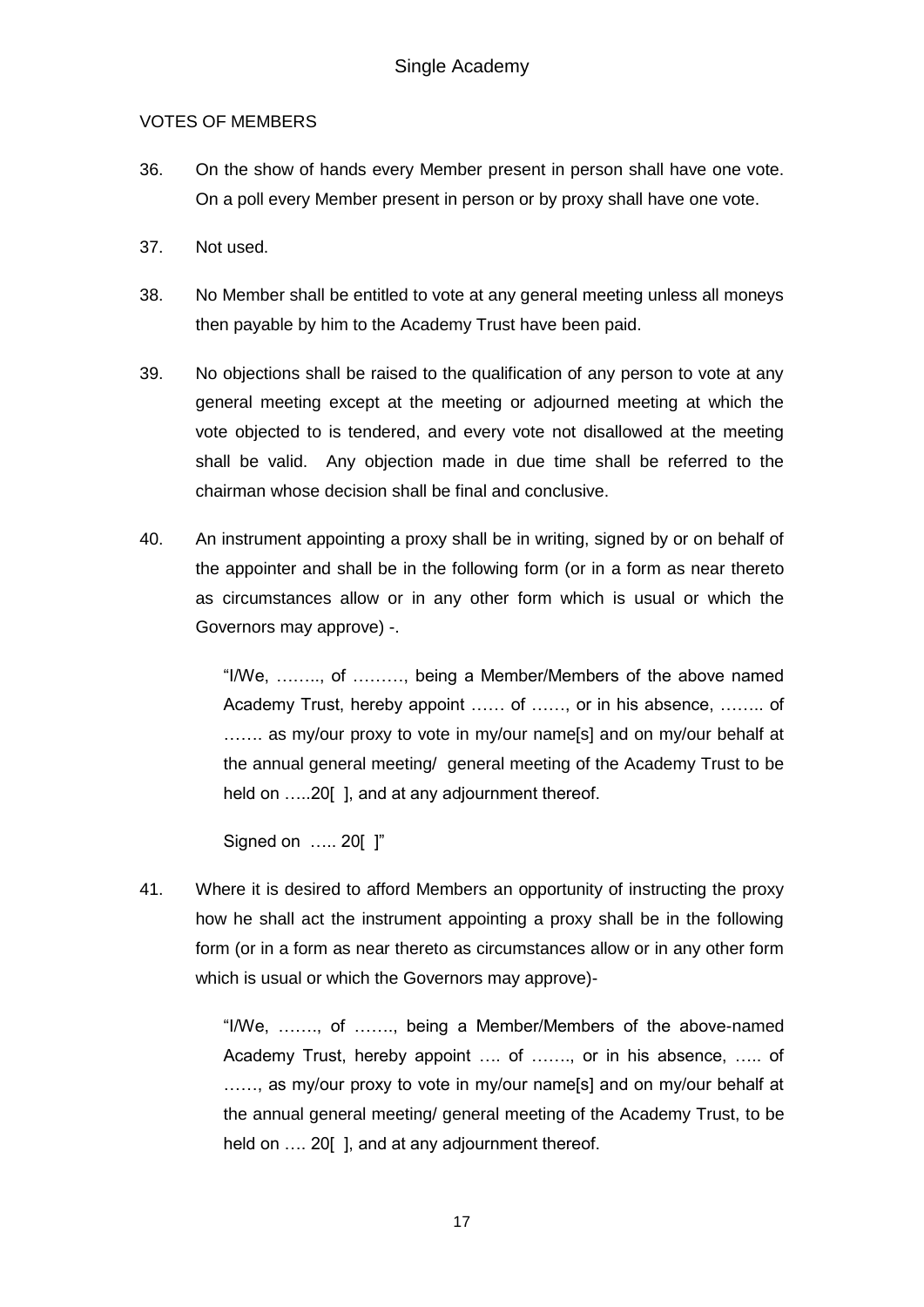This form is to be used in respect of the resolutions mentioned below as follows:

Resolution No. 1 \*for \* against

Resolution No. 2 \*for \* against.

Strike out whichever is not desired.

Unless otherwise instructed, the proxy may vote as he thinks fit or abstain from voting.

Signed on …. 20[ ]"

42. The instrument appointing a proxy and any authority under which it is signed or a copy of such authority certified by a notary or in some other way approved by the Governors may -

> (a) be deposited at the office or at such other place within the United Kingdom as is specified in the notice convening the meeting or in any instrument of proxy sent out by the Academy Trust in relation to the meeting not less than 48 hours before the time for holding the meeting or adjourned meeting at which the person named in the instrument proposes to vote, or

> (b) in the case of a poll taken more than 48 hours after it is demanded, be deposited as aforesaid after the poll has been demanded and not less than 24 hours before the time appointed for the taking of the poll;

> (c) where the poll is not taken forthwith but is taken not more than 48 hours after it was demanded, be delivered at the meeting at which the poll was demanded to the chairman or to the Secretary or to any Governor;

and an instrument of proxy which is not deposited or delivered in a manner so permitted shall be invalid.

43. A vote given or poll demanded by proxy or by the duly authorised representative of a corporation shall be valid notwithstanding the previous determination of the authority of the person voting or demanding a poll unless notice of the determination was received by the Academy Trust at the office or at such other place at which the instrument of proxy was duly deposited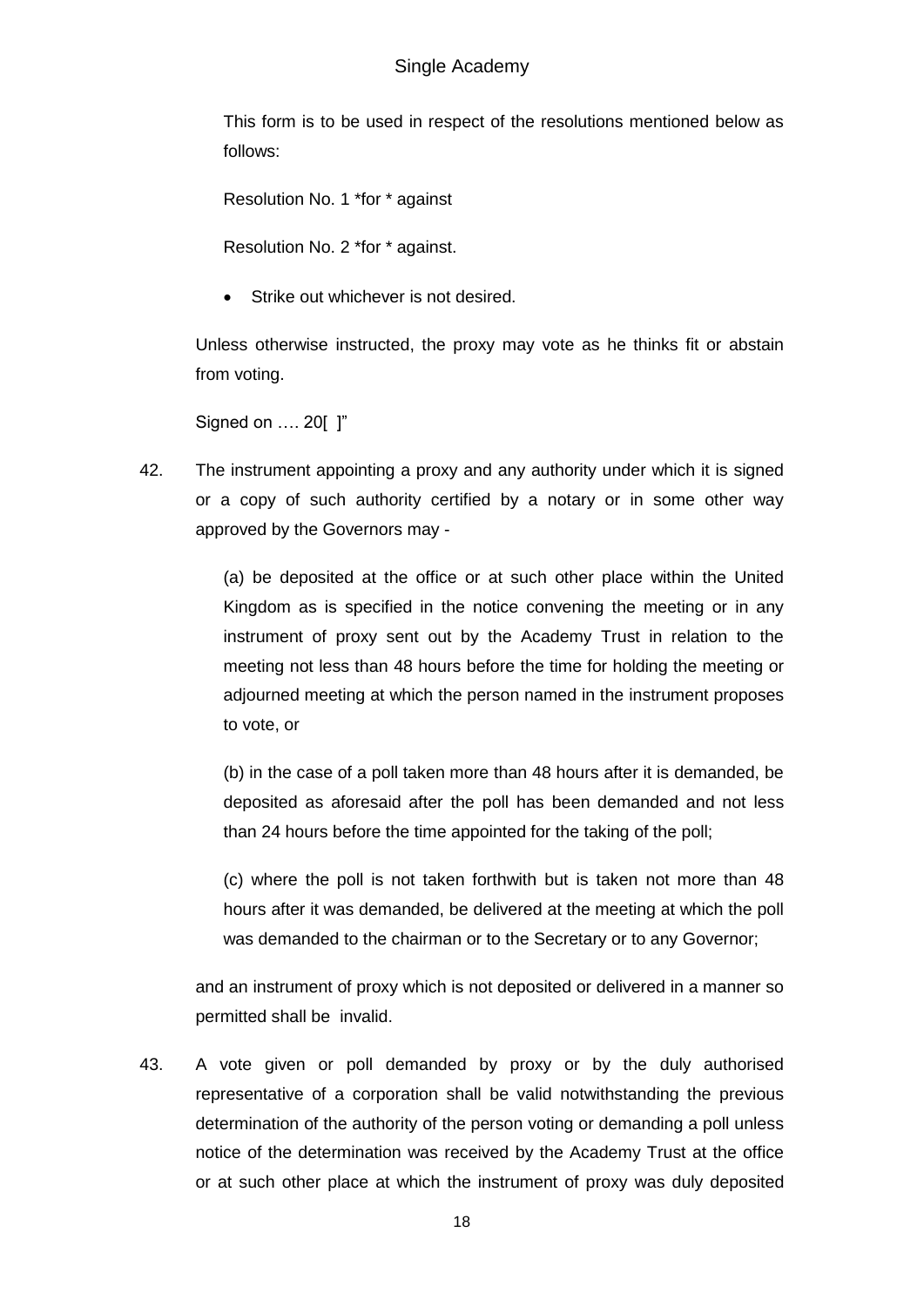before the commencement of the meeting or adjourned meeting at which the vote given or the poll demanded or (or in the case of a poll taken otherwise than on the same day as the meeting or adjourned meeting) the time appointed for taking the poll.

44. Any organisation which is a Member of the Academy Trust may by resolution of its board of directors or other governing body authorise such person as it thinks fit to act as its representative at any meeting of the Academy Trust, and the person so authorised shall be entitled to exercise the same powers on behalf of the organisation which he represents as that organisation could exercise if it were an individual Member of the Academy Trust.

# GOVERNORS

- 45. The number of Governors shall be not less than three but (unless otherwise determined by ordinary resolution) shall not be subject to any maximum.
- 46. Subject to Articles 48-49 and 64, the Academy Trust shall have the following Governors:
	- a. a minimum of 6 Governors, appointed under Article 50;
	- b. not used;
	- c. 2 Parent Governors elected or appointed under Articles 53-58;
	- d. 1 Staff Governor elected under Articles 58A and 58B, subject to Article 50A;
	- e. the Principal;
	- f. any Additional Governors, if appointed under Article 62, 62A or 68A; and
	- g. any Further Governors, if appointed under Article 63 or Article 68A.
- 47. Not used
- 48. The first Governors shall be those persons named in the statement delivered pursuant to sections 9 and 12 of the Companies Act 2006.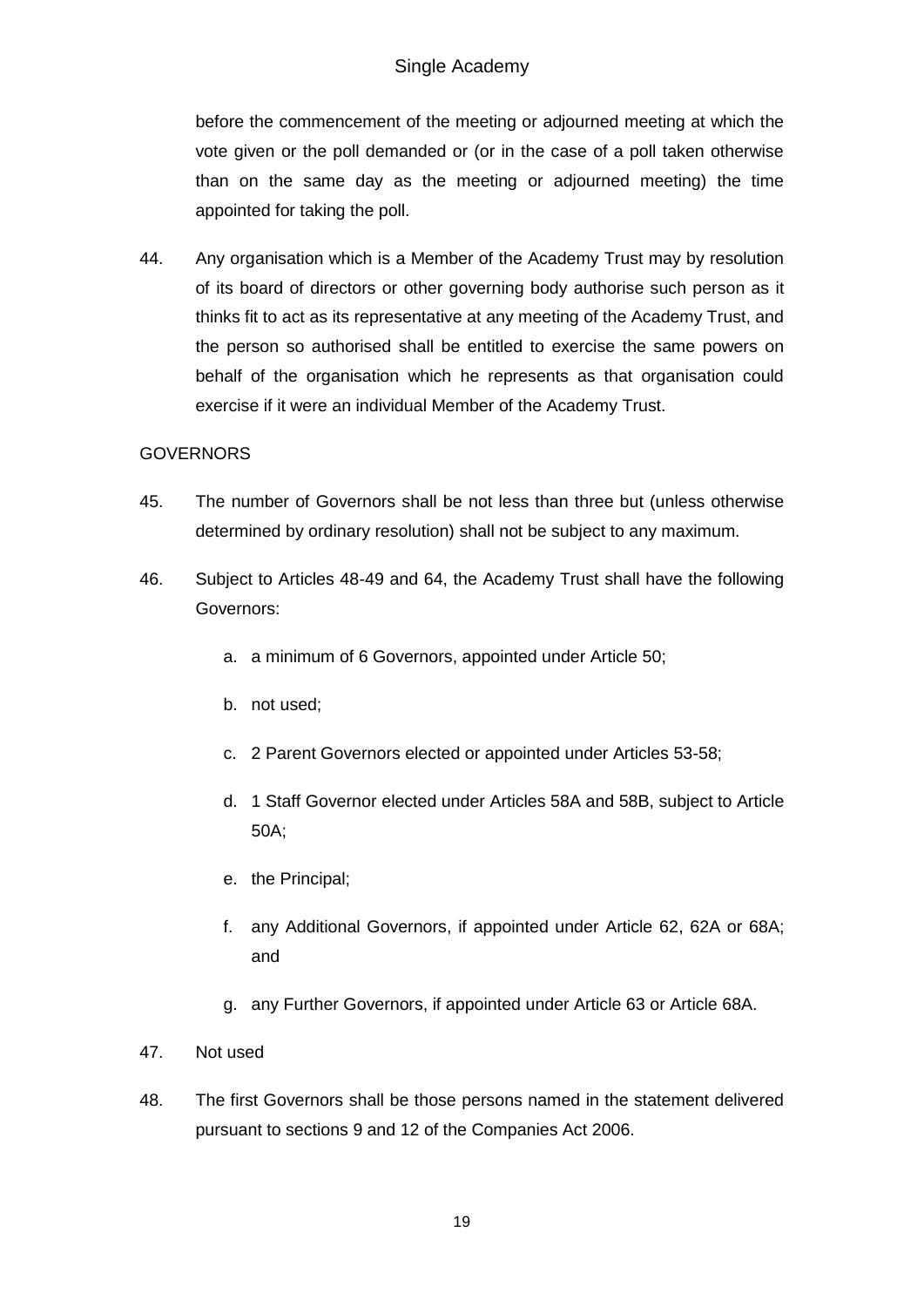- 48A. The governors of the Predecessor School as at the date immediately prior to the Conversion Date, excluding the 2 governors appointed by the LA, shall be Governors as of the Conversion Date and shall serve their remaining terms of office as if they were still governors of the Predecessor School. Those Parent Governors and elected Staff Governors, if any, who were governors of the Predecessor School as at the Conversion Date shall be deemed to be elected for the purposes of these Articles.
- 49. Future Governors shall be appointed or elected, as the case may be, under these Articles. Where it is not possible for such a Governor to be appointed or elected due to the fact that an Academy has not yet been established or the Principal has not been appointed, then the relevant Article or part thereof shall not apply.

# APPOINTMENT OF GOVERNORS

- 50. The Members may appoint a minimum of 6 Governors, subject to Article 50A.
- 50A. The total number of Governors who are employees of the Academy Trust (including the Principal) must not exceed one third of the total number of Governors.
- 51. Not used.
- 52. The Principal shall be treated for all purposes as being an ex officio Governor.
- 53. Subject to Article 57, the Parent Governor(s) shall be elected by parents of registered pupils at the Academy. A Parent Governor must be a parent of a pupil at the Academy at the time when he is elected.
- 54. The Governing Body shall make all necessary arrangements for, and determine all other matters relating to, an election of Parent Governors, including any question of whether a person is a parent of a registered pupil at the Academy. Any election of Parent Governors which is contested shall be held by secret ballot.
- 55. The arrangements made for the election of a Parent Governor shall provide for every person who is entitled to vote in the election to have an opportunity to do so by post or, if he prefers, by having his ballot paper returned to the Academy Trust by a registered pupil at the Academy.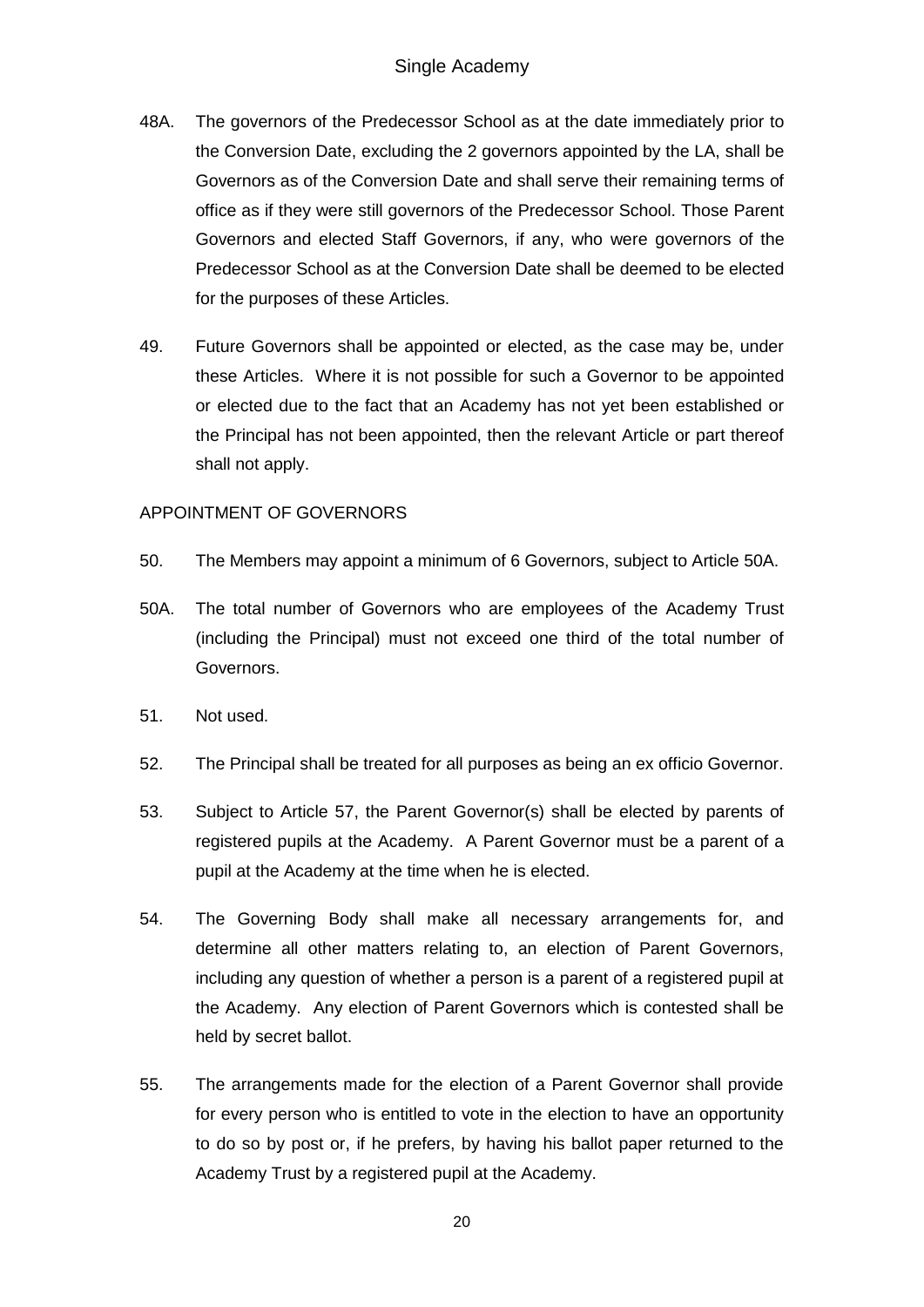- 56. Where a vacancy for a Parent Governor is required to be filled by election, the Governing Body shall take such steps as are reasonably practical to secure that every person who is known to them to be a parent of a registered pupil at the Academy is informed of the vacancy and that it is required to be filled by election, informed that he is entitled to stand as a candidate, and vote at the election, and given an opportunity to do so.
- 57. The number of Parent Governors required shall be made up by Parent Governors appointed by the Governing Body if the number of parents standing for election is less than the number of vacancies.
- 58. In appointing a Parent Governor the Governing Body shall appoint a person who is the parent of a registered pupil at the Academy; or where it is not reasonably practical to do so, a person who is the parent of a child of compulsory school age.
- 58A. The Staff Governors shall be elected by staff members at the Academy. A Staff Governor must be a staff member at the time when he is elected. If a Staff Governor ceases to be a staff member then he shall be deemed to have resigned and shall cease to be a Governor.
- 58B. The Governors shall make all necessary arrangements for, and determine all other matters relating to, an election of the Staff Governors, including any question of whether a person is a staff member. Any election of Staff Governors which is contested shall be held by secret ballot.

# CO-OPTED GOVERNORS

59. Not used

APPOINTMENT OF ADDITIONAL GOVERNORS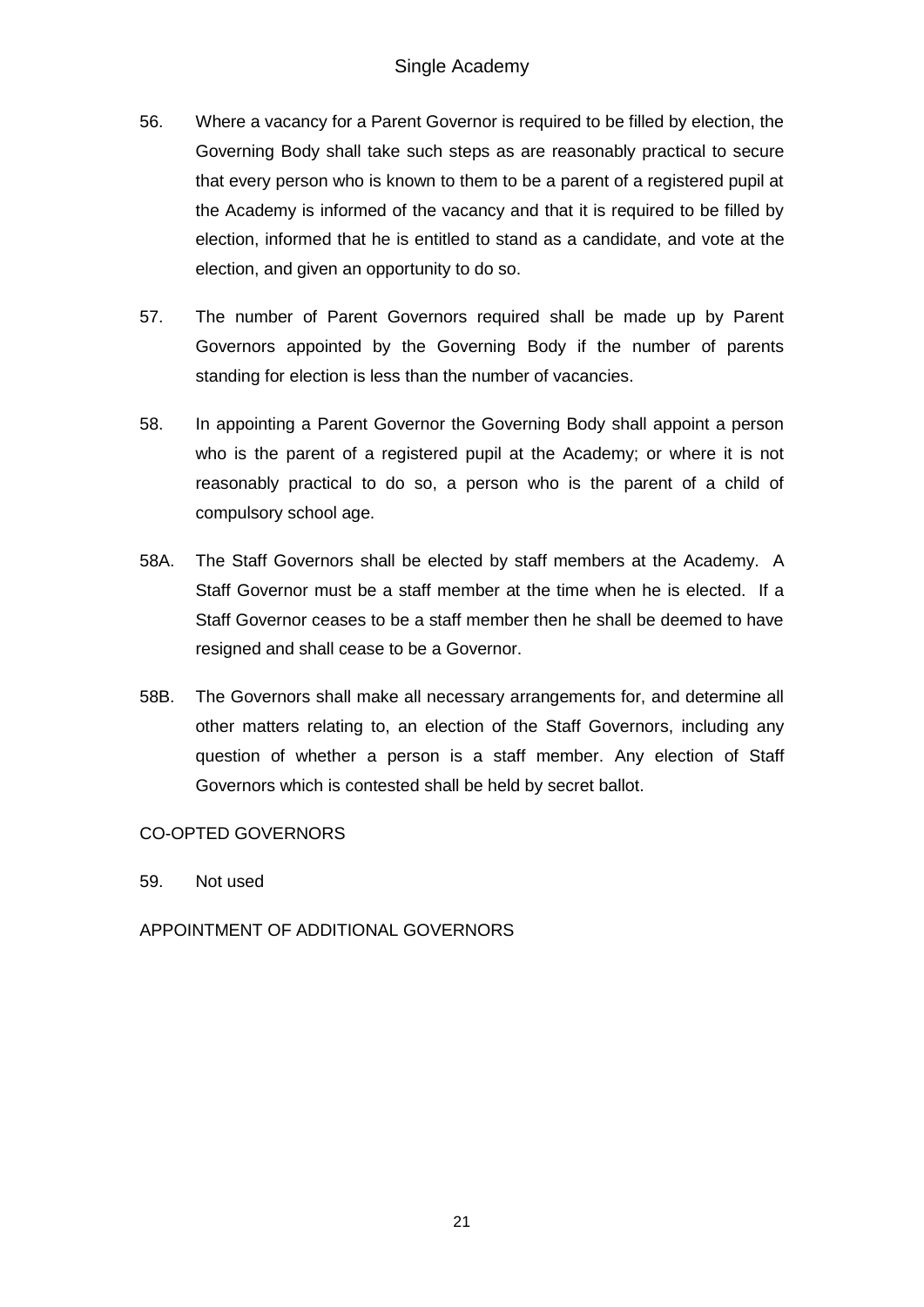- 60. The Secretary of State may give a warning notice to the Governors where he is satisfied
	- i) that the standards of performance of pupils at the Academy are unacceptably low, or
	- ii) that there has been a serious breakdown in the way the Academy is managed or governed, or
	- iii) that the safety of pupils or staff of the Academy is threatened (whether by a breakdown of discipline or otherwise).
- 61. For the purposes of Article 60 a 'warning notice' is a notice in writing by the Secretary of State to the Academy Trust delivered to the Office setting out—

a) the matters referred to in Article 60;

b) the action which he requires the Governors to take in order to remedy those matters; and

c) the period within which that action is to be taken by the Governors ('the compliance period').

62. The Secretary of State may appoint such Additional Governors as he thinks fit if the Secretary of State has:

a) given the Governors a warning notice in accordance with Article 60 ; and

b) the Governors have failed to comply, or secure compliance, with the notice to the Secretary of State's satisfaction within the compliance period.

62A. The Secretary of State may also appoint such Additional Governors where following an Inspection by the Chief Inspector in accordance with the Education Act 2005 (an "Inspection") the Academy Trust receives an Ofsted grading (being a grade referred to in The Framework for School Inspection or any modification or replacement of that document for the time being in force) which amounts to a drop, either from one Inspection to the next Inspection or between any two Inspections carried out within a 5 year period, of two Ofsted grades. For the purposes of the foregoing the grade received by the Predecessor School shall be regarded as the grade received by the Academy.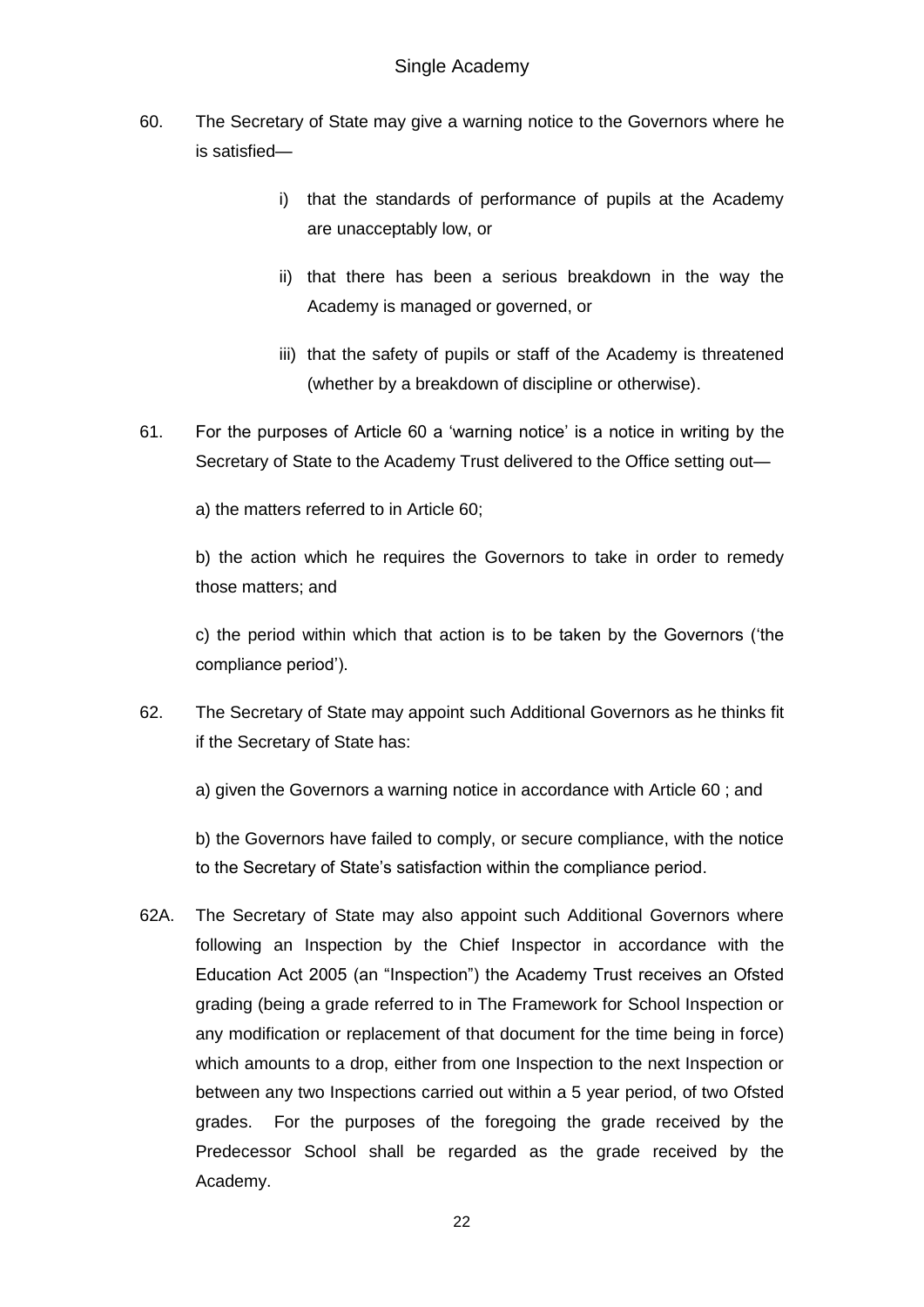- 63. The Secretary of State may also appoint such Further Governors as he thinks fit if a Special Measures Termination Event (as defined in the Funding Agreement) occurs in respect of the Academy.
- 64. Within 5 days of the Secretary of State appointing any Additional or Further Governors in accordance with Articles 62, 62A or 63, any Governors appointed under Article 50 and holding office immediately preceding the appointment of such Governors, shall resign immediately and the Members' power to appoint Governors under Article 50 shall remain suspended until the Secretary of State removes one or more of the Additional or Further Governors.

# TERM OF OFFICE

- 65. The term of office for any Governor shall be 4 years, save that:
	- (a) this time limit shall not apply to the Principal; and
	- (b) the term of office may be shorter than 4 years for any Co-opted Governor if the Governors determine this at the time of appointment of such a Governor.

Subject to remaining eligible to be a particular type of Governor, any Governor may be re-appointed or re-elected.

# RESIGNATION AND REMOVAL

- 66. A Governor shall cease to hold office if he resigns his office by notice to the Academy Trust (but only if at least three Governors will remain in office when the notice of resignation is to take effect).
- 67. A Governor shall cease to hold office if:

a) he is removed by the person or persons who appointed him. This Article does not apply in respect of a Parent Governor; and/or

b) he is a Staff Governor and ceases to be employed as a teacher or member of support staff.

67A. A Governor, excluding an Additional Governor or a Further Governor, shall cease to hold office if he ceases to be a Member.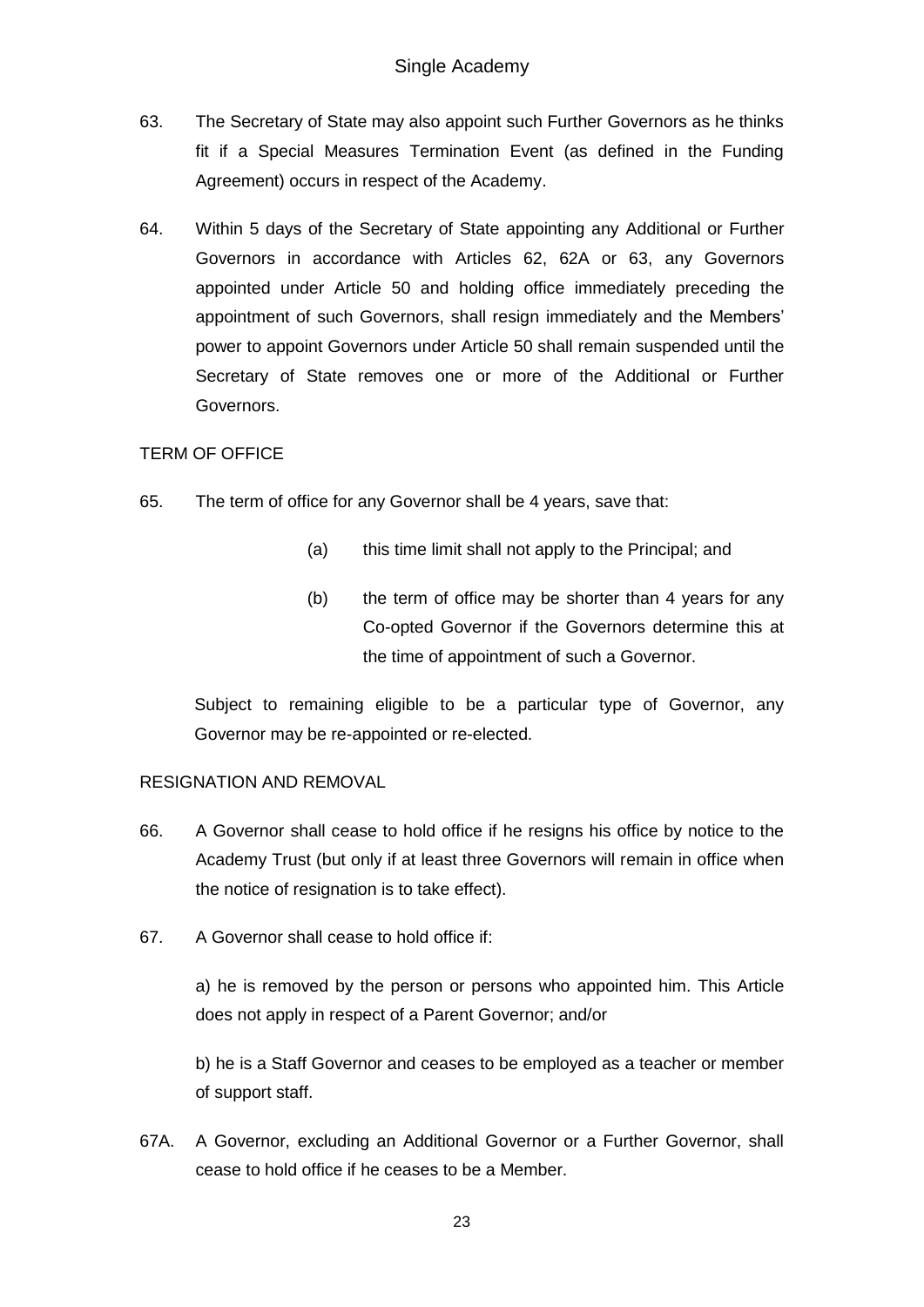- 68. Where a Governor resigns his office or is removed from office, the Governor or, where he is removed from office, those removing him, shall give written notice thereof to the Secretary.
- 68A. Where an Additional or Further Governor appointed pursuant to Articles 62, 62A or 63 ceases to hold office as a Governor for any reason, other than being removed by the Secretary of State, the Secretary of State shall be entitled to appoint an Additional or Further Governor in his place.

# DISQUALIFICATION OF GOVERNORS

- 69. No person shall be qualified to be a Governor unless he is aged 18 or over at the date of his election or appointment. No current pupil of the Academy shall be a Governor.
- 70. A Governor shall cease to hold office if he becomes incapable by reason of mental disorder, illness or injury of managing or administering his own affairs.
- 71. A Governor shall cease to hold office if he is absent without the permission of the Governors from all their meetings held within a period of six months and the Governors resolve that his office be vacated.
- 72. A person shall be disqualified from holding or continuing to hold office as a Governor if
	- a) his estate has been sequestrated and the sequestration has not been discharged, annulled or reduced; or
	- b) he is the subject of a bankruptcy restrictions order or an interim order.
- 73. A person shall be disqualified from holding or continuing to hold office as a Governor at any time when he is subject to a disqualification order or a disqualification undertaking under the Company Directors Disqualification Act 1986 or to an order made under section 429(2)(b) of the Insolvency Act 1986 (failure to pay under county court administration order).
- 74. A Governor shall cease to hold office if he ceases to be a Governor by virtue of any provision in the Companies Act 2006 or is disqualified from acting as a trustee by virtue of section 72 of the Charities Act 1993 (or any statutory re-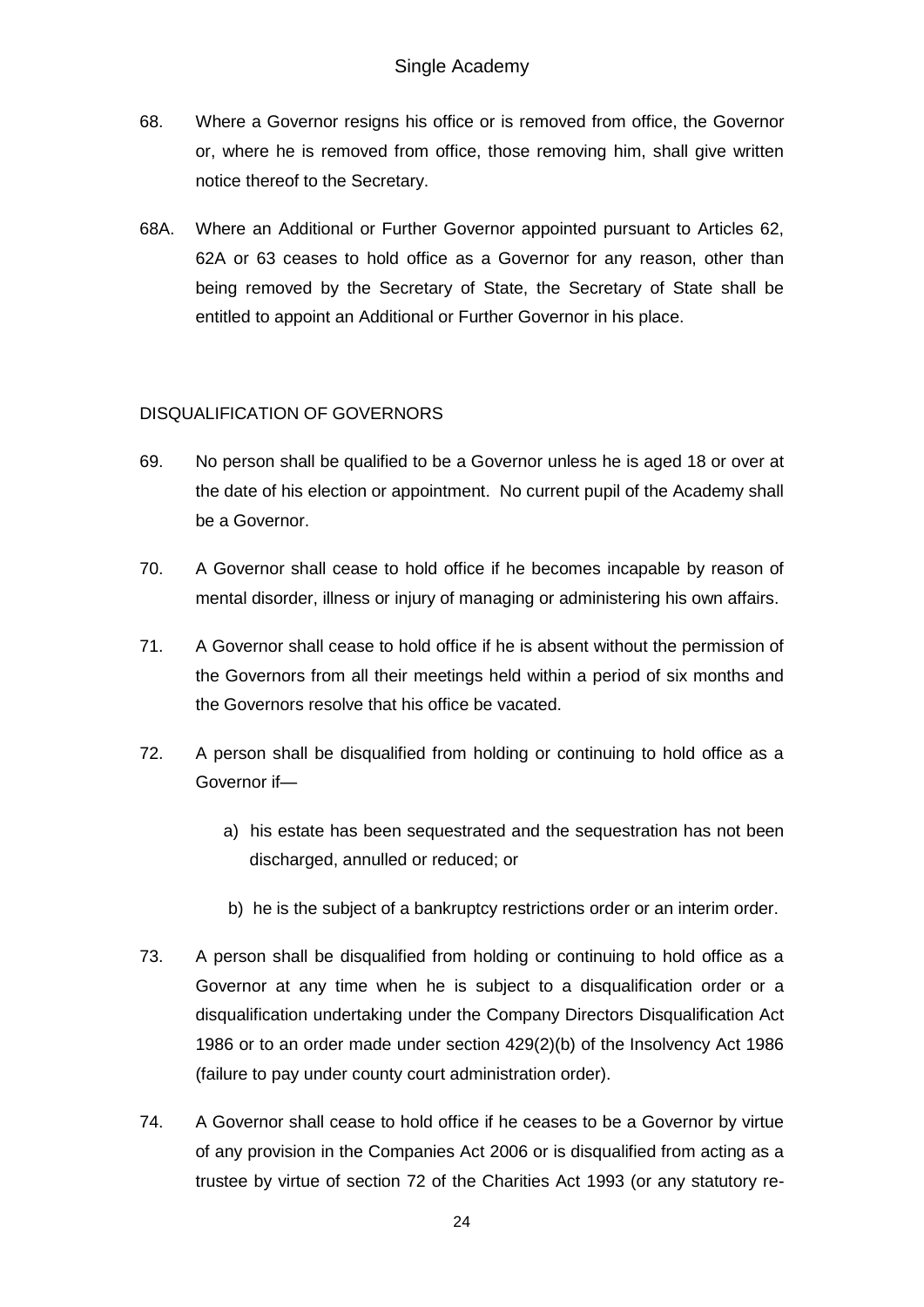enactment or modification of that provision).

- 75. A person shall be disqualified from holding or continuing to hold office as a Governor if he has been removed from the office of charity trustee or trustee for a charity by an order made by the Charity Commission or the High Court on the grounds of any misconduct or mismanagement in the administration of the charity for which he was responsible or to which he was privy, or which he by his conduct contributed to or facilitated.
- 76. A person shall be disqualified from holding or from continuing to hold office as a Governor at any time when he is:

a) included in the list kept by the Secretary of State under section 1 of the Protection of Children Act 1999; or

b) disqualified from working with children in accordance with Section 35 of the Criminal Justice and Court Services Act 2000; or

c) barred from regulated activity relating to children (within the meaning of section 3(2) of the Safeguarding Vulnerable Groups Act 2006)

- 77. A person shall be disqualified from holding or continuing to hold office as a Governor if he is a person in respect of whom a direction has been made under section 142 of the Education Act 2002 or is subject to any prohibition or restriction which takes effect as if contained in such a direction.
- 78. A person shall be disqualified from holding or continuing to hold office as a Governor where he has, at any time, been convicted of any criminal offence, excluding any that have been spent under the Rehabilitation of Offenders Act 1974 as amended, and excluding any offence for which the maximum sentence is a fine or a lesser sentence except where a person has been convicted of any offence which falls under section 72 of the Charities Act 1993.
- 79. Except in the case of a Governor who at the date immediately prior to the Conversion Date:
	- (i) was a governor of the predecessor school; and
	- (ii) had the necessary criminal records bureau checks for the purposes of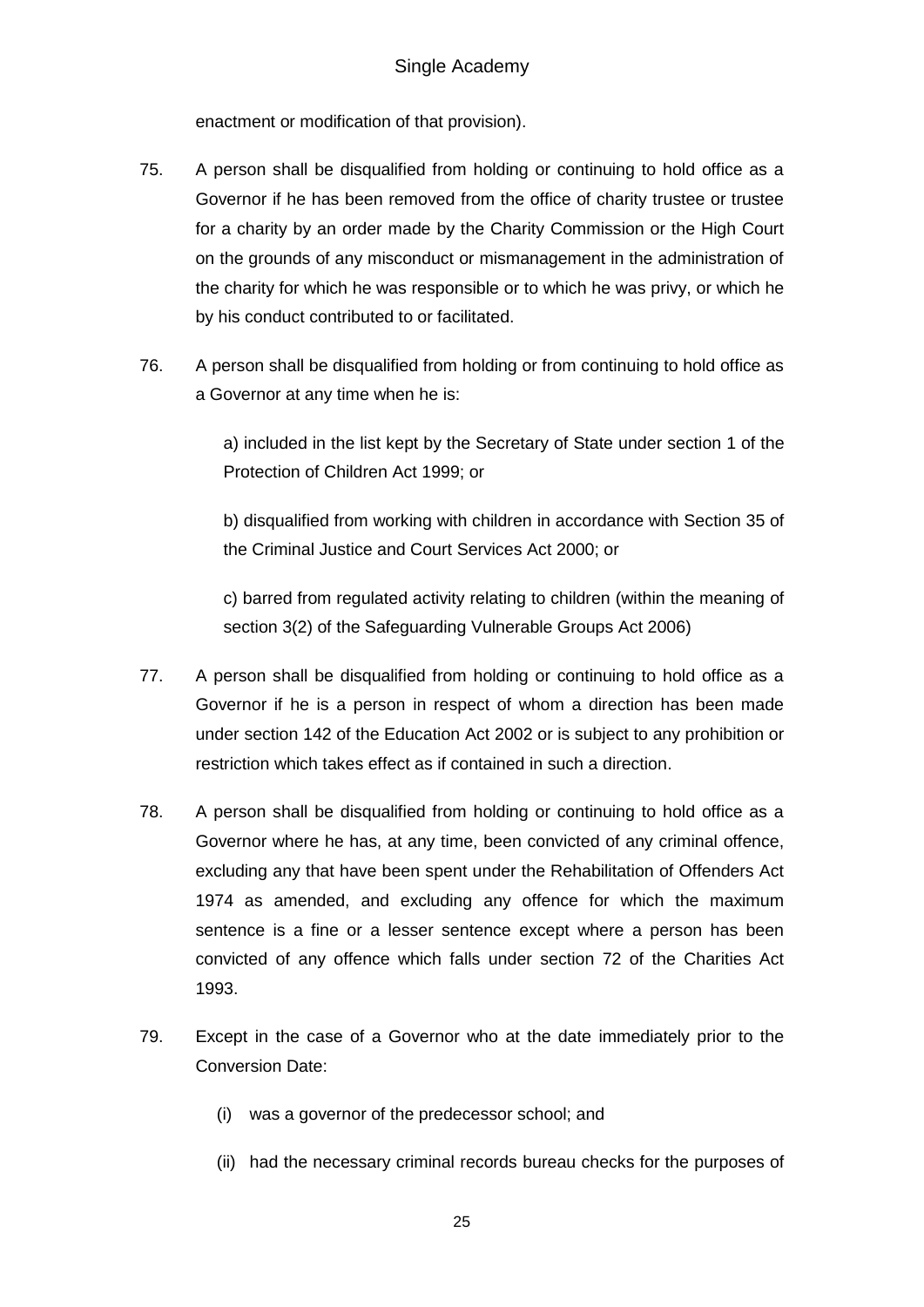being a governor at the predecessor school,

after the Academy has opened, a person shall be disqualified from holding or continuing to hold office as a Governor if he has not provided to the chairman of the Governors, by the date of the Governor's appointment or as soon as is practicable thereafter, a criminal records certificate at an enhanced disclosure level under section 113B of the Police Act 1997. In the event that the certificate discloses any information which would in the opinion of either the chairman or the Principal confirm their unsuitability to work with children that person shall be disqualified. If a dispute arises as to whether a person shall be disqualified, a referral shall be made to the Secretary of State to determine the matter. The determination of the Secretary of State shall be final.

- 80. Where, by virtue of these Articles a person becomes disqualified from holding, or continuing to hold office as a Governor; and he is, or is proposed, to become such a Governor, he shall upon becoming so disqualified give written notice of that fact to the Secretary.
- 81. Articles 69 to 80 and Articles 98-99 also apply to any member of any committee of the Governors who is not a Governor.

### SECRETARY TO THE GOVERNORS

82. The Secretary shall be appointed by the Governors for such term, at such remuneration and upon such conditions as they may think fit; and any Secretary so appointed may be removed by them. The Secretary shall not be a Governor or a Principal. Notwithstanding this Article, the Governors may, where the Secretary fails to attend a meeting of theirs, appoint any one of their number or any other person to act as Secretary for the purposes of that meeting.

#### CHAIRMAN AND VICE-CHAIRMAN OF THE GOVERNORS

- 83. The Governors shall each school year, at their first meeting in that year, elect a chairman and a vice-chairman from among their number. A Governor who is employed by the Academy Trust shall not be eligible for election as chairman or vice-chairman.
- 84. Subject to Article 85, the chairman or vice-chairman shall hold office as such until his successor has been elected in accordance with Article 86.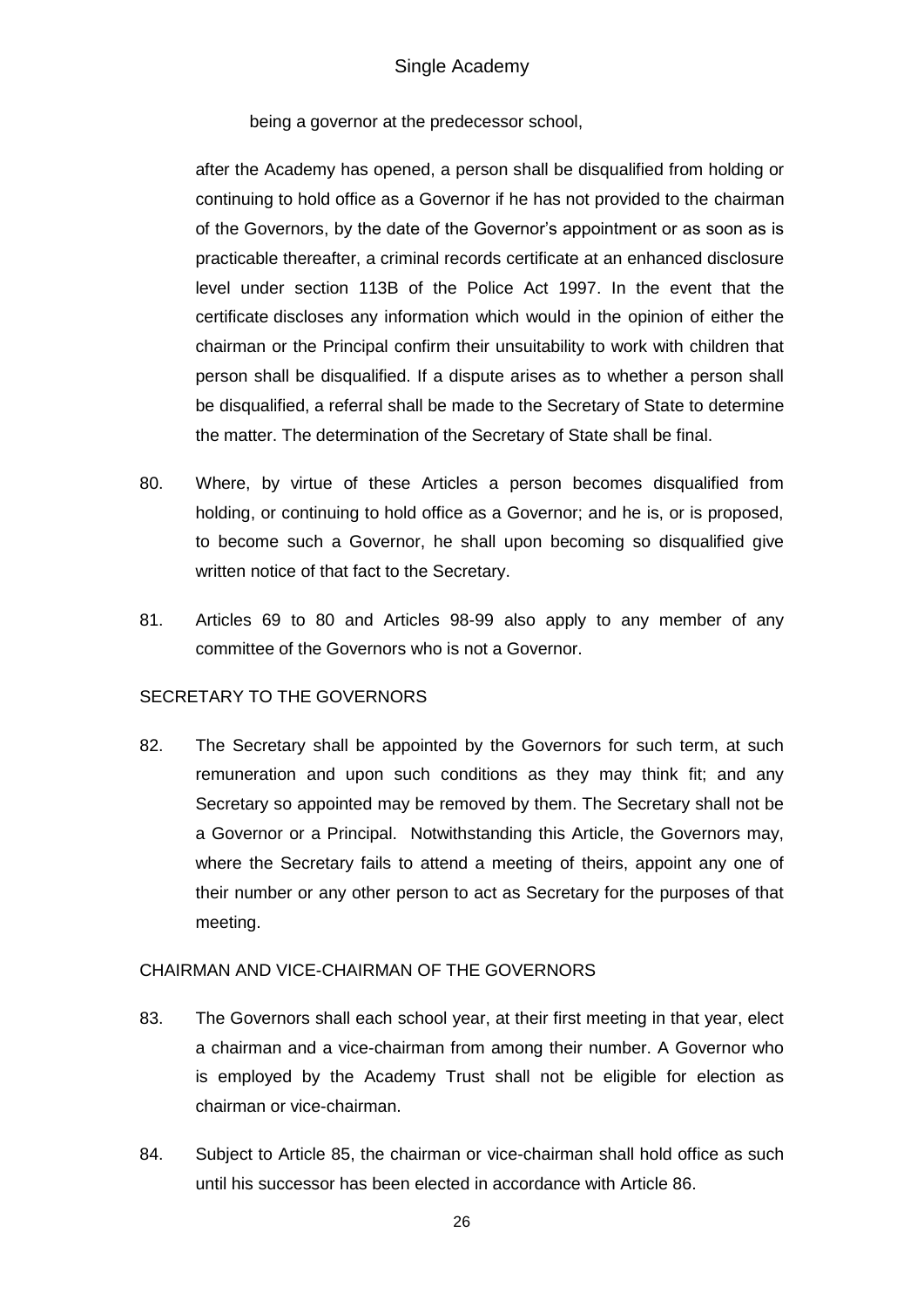- 85. The chairman or vice-chairman may at any time resign his office by giving notice in writing to the Secretary. The chairman or vice-chairman shall cease to hold office if
	- a) he ceases to be a Governor;
	- b) he is employed by the Academy Trust;

c) he is removed from office in accordance with these Articles; or

d) in the case of the vice-chairman, he is elected in accordance with these Articles to fill a vacancy in the office of chairman.

- 86. Where by reason of any of the matters referred to in Article 85, a vacancy arises in the office of chairman or vice-chairman, the Governors shall at their next meeting elect one of their number to fill that vacancy.
- 87. Where the chairman is absent from any meeting or there is at the time a vacancy in the office of the chairman, the vice-chairman shall act as the chair for the purposes of the meeting.
- 88. Where in the circumstances referred to in Article 87 the vice-chairman is also absent from the meeting or there is at the time a vacancy in the office of vicechairman, the Governors shall elect one of their number to act as a chairman for the purposes of that meeting, provided that the Governor elected shall not be a person who is employed by the Academy Trust.
- 89. The Secretary shall act as chairman during that part of any meeting at which the chairman is elected.
- 90. Any election of the chairman or vice-chairman which is contested shall be held by secret ballot.
- 91. The Governors may remove the chairman or vice-chairman from office in accordance with these Articles.
- 92. A resolution to remove the chairman or vice-chairman from office which is passed at a meeting of the Governors shall not have effect unless—

a) it is confirmed by a resolution passed at a second meeting of the Governors held not less than fourteen days after the first meeting; and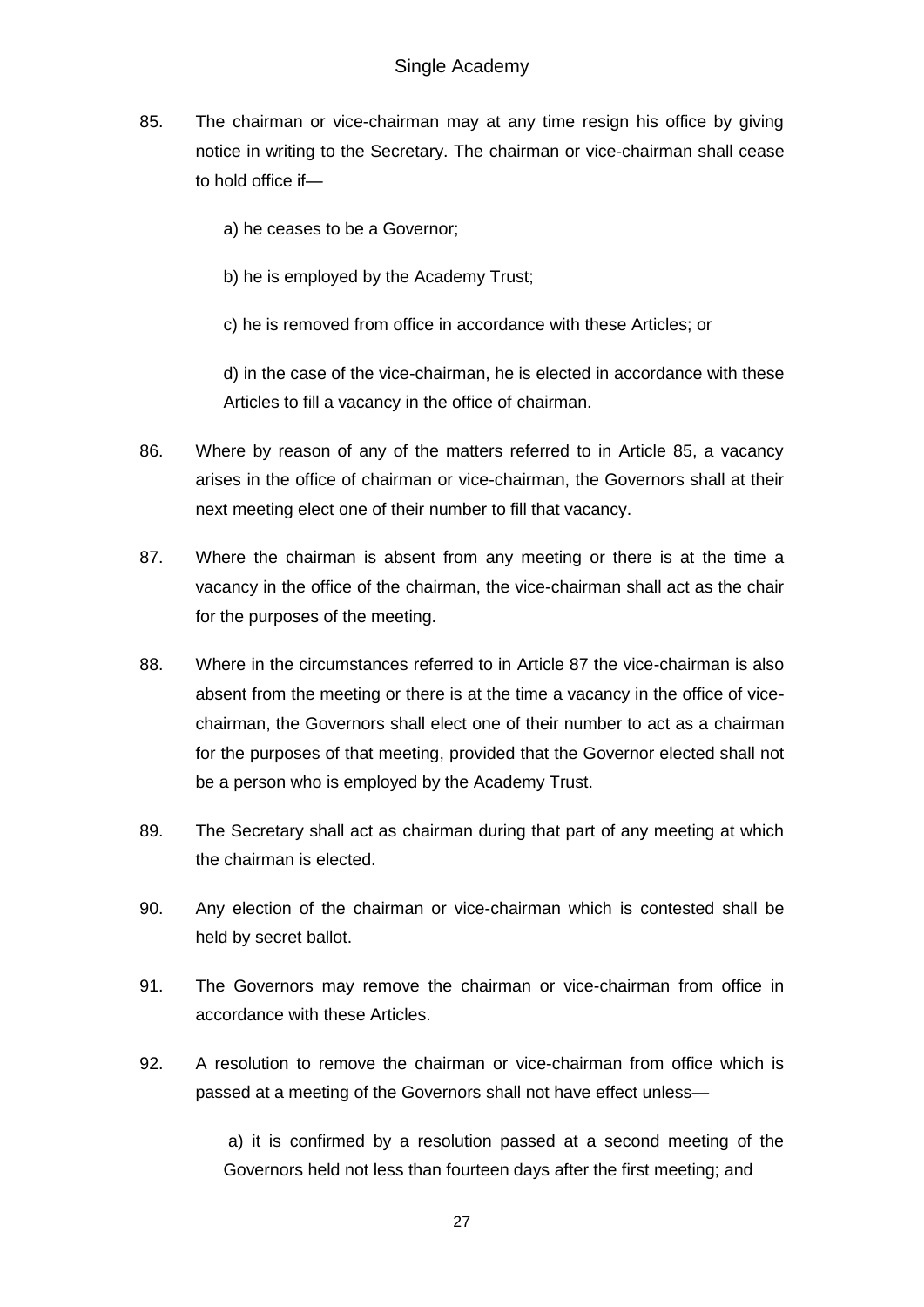b) the matter of the chairman's or vice-chairman's removal from office is specified as an item of business on the agenda for each of those meetings.

93. Before the Governors resolve at the relevant meeting on whether to confirm the resolution to remove the chairman or vice-chairman from office, the Governor or Governors proposing his removal shall at that meeting state their reasons for doing so and the chairman or vice-chairman shall be given an opportunity to make a statement in response.

### POWERS OF GOVERNORS

- 94. Subject to provisions of the Companies Act 2006, the Articles and to any directions given by special resolution, the business of the Academy Trust shall be managed by the Governors who may exercise all the powers of the Academy Trust. No alteration of the Articles and no such direction shall invalidate any prior act of the Governors which would have been valid if that alteration had not been made or that direction had not been given. The powers given by this Article shall not be limited by any special power given to the Governors by the Articles and a meeting of Governors at which a quorum is present may exercise all the powers exercisable by the Governors.
- 95. In addition to all powers hereby expressly conferred upon them and without detracting from the generality of their powers under the Articles the Governors shall have the following powers, namely:

a) to expend the funds of the Academy Trust in such manner as they shall consider most beneficial for the achievement of the Objects and to invest in the name of the Academy Trust such part of the funds as they may see fit and to direct the sale or transposition of any such investments and to expend the proceeds of any such sale in furtherance of the Objects; and

b) to enter into contracts on behalf of the Academy Trust.

- 96. In the exercise of their powers and functions, the Governors may consider any advice given by the Principal and any other executive officer.
- 97. Any bank account in which any money of the Academy Trust is deposited shall be operated by the Governors in the name of the Academy Trust. All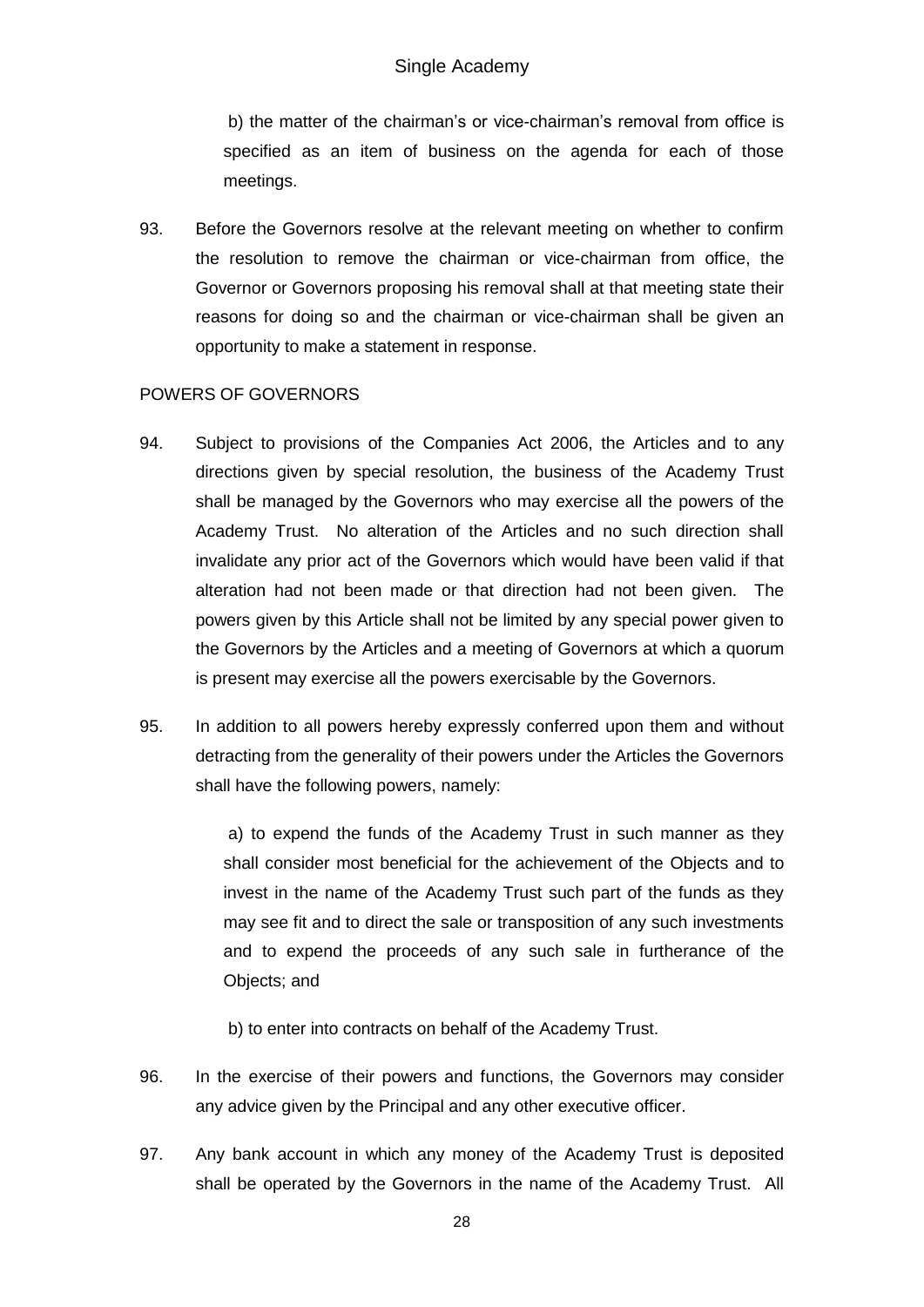cheques and orders for the payment of money from such an account shall be signed by at least two signatories authorised by the Governors.

# CONFLICTS OF INTEREST

- 98. Any Governor who has or can have any direct or indirect duty or personal interest (including but not limited to any Personal Financial Interest) which conflicts or may conflict with his duties as a Governor shall disclose that fact to the Governors as soon as he becomes aware of it. A Governor must absent himself from any discussions of the Governors in which it is possible that a conflict will arise between his duty to act solely in the interests of the Academy Trust and any duty or personal interest (including but not limited to any Personal Financial Interest).
- 99. For the purpose of Article 98, a Governor has a Personal Financial Interest in the employment or remuneration of, or the provision of any other benefit to, that Governor as permitted by and as defined by Articles 6.5-6.9.

# THE MINUTES

- 100. The minutes of the proceedings of a meeting of the Governors shall be drawn up and entered into a book kept for the purpose by the person acting as Secretary for the purposes of the meeting; and shall be signed (subject to the approval of the Governors) at the same or next subsequent meeting by the person acting as chairman thereof. The minutes shall include a record of:
	- a) all appointments of officers made by the Governors; and

b) all proceedings at meetings of the Academy Trust and of the Governors and of committees of Governors including the names of the Governors present at each such meeting.

# COMMITTEES

101. Subject to these Articles, the Governors may establish any committee. Subject to these Articles, the constitution, membership and proceedings of any committee shall be determined by the Governors. The establishment, terms of reference, constitution and membership of any committee of the Governors shall be reviewed at least once in every twelve months. The membership of any committee of the Governors may include persons who are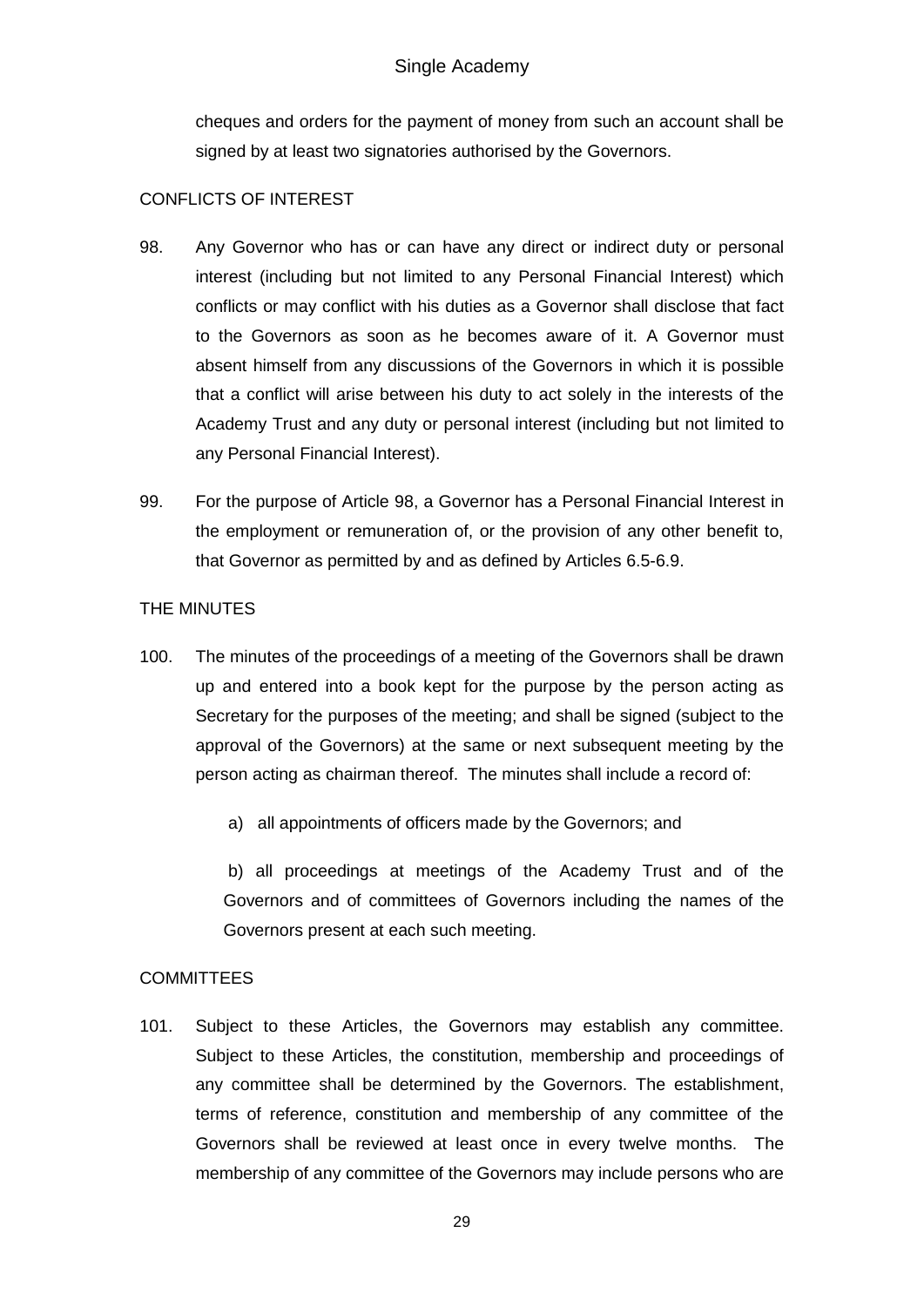not Governors, provided that a majority of members of any such committee shall be Governors. The Governors may determine that some or all of the members of a committee who are not Governors shall be entitled to vote in any proceedings of the committee. No vote on any matter shall be taken at a meeting of a committee of the Governors unless the majority of members of the committee present are Governors.

# DELEGATION

- 102. The Governors may delegate to any Governor, committee, the Principal or any other holder of an executive office, such of their powers or functions as they consider desirable to be exercised by them. Any such delegation may be made subject to any conditions the Governors may impose and may be revoked or altered.
- 103. Where any power or function of the Governors is exercised by any committee, any Governor, Principal or any other holder of an executive office, that person or committee shall report to the Governors in respect of any action taken or decision made with respect to the exercise of that power or function at the meeting of the Governors immediately following the taking of the action or the making of the decision.

# PRINCIPAL

104. The Governors shall appoint the Principal. The Governors may delegate such powers and functions as they consider are required by the Principal for the internal organisation, management and control of the Academy (including the implementation of all policies approved by the Governors and for the direction of the teaching and curriculum at the Academy).

# MEETINGS OF THE GOVERNORS

- 105. Subject to these Articles, the Governors may regulate their proceedings as they think fit.
- 106. The Governors shall hold at least three meetings in every school year. Meetings of the Governors shall be convened by the Secretary. In exercising his functions under this Article the Secretary shall comply with any direction—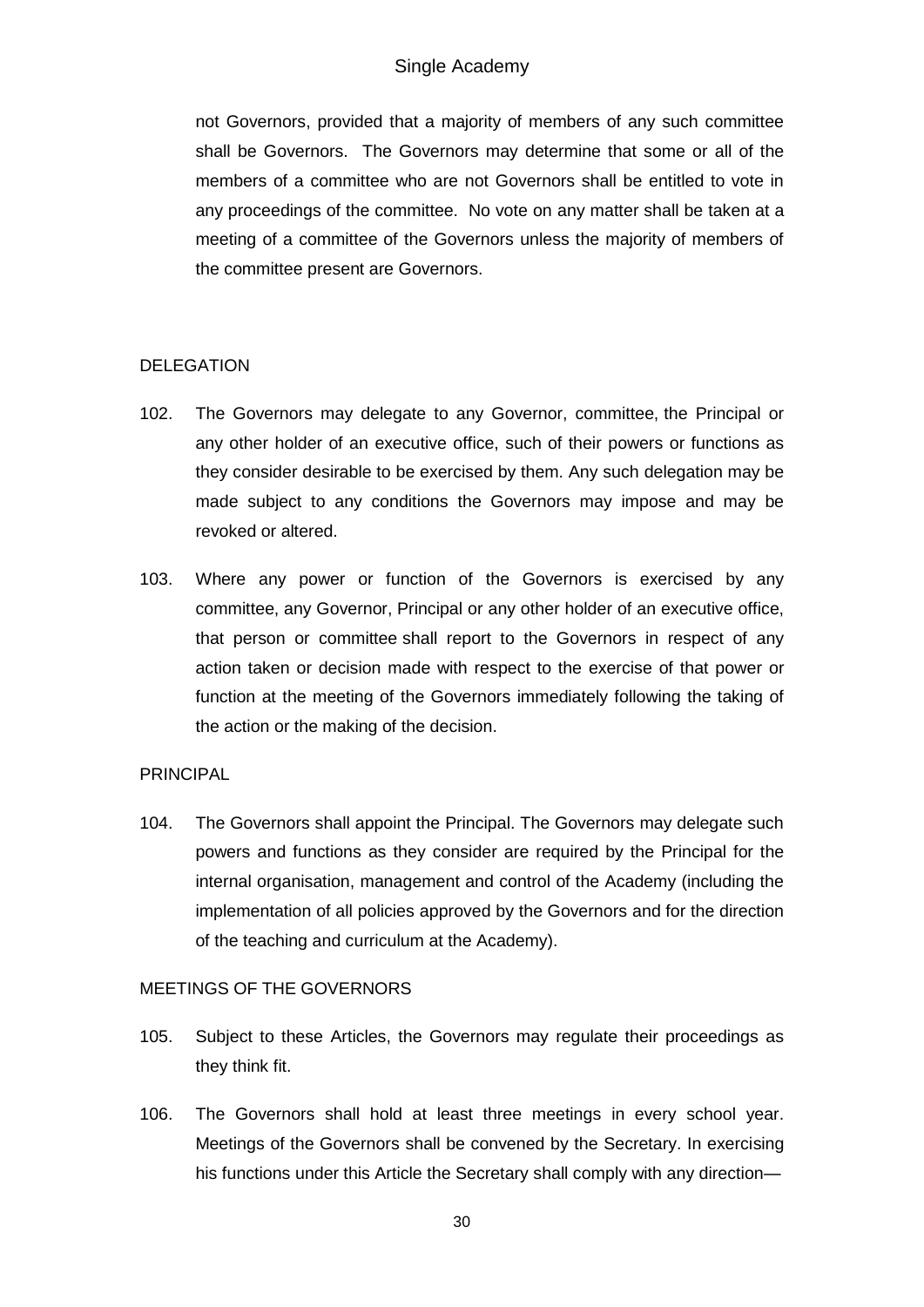a) given by the Governors; or

b) given by the chairman of the Governors or, in his absence or where there is a vacancy in the office of chairman, the vice-chairman of the Governors, so far as such direction is not inconsistent with any direction given as mentioned in (a).

- 107. Any three Governors may, by notice in writing given to the Secretary, requisition a meeting of the Governors; and it shall be the duty of the Secretary to convene such a meeting as soon as is reasonably practicable.
- 108. Each Governor shall be given at least fourteen clear days before the date of a meeting –

a) notice in writing thereof, signed by the Secretary, and sent to each Governor at the address provided by each Governor from time to time; and

b) a copy of the agenda for the meeting;

provided that where the chairman or, in his absence or where there is a vacancy in the office of chairman, the vice-chairman, so determines on the ground that there are matters demanding urgent consideration, it shall be sufficient if the written notice of a meeting, and the copy of the agenda thereof are given within such shorter period as he directs.

- 109. The convening of a meeting and the proceedings conducted thereat shall not be invalidated by reason of any individual not having received written notice of the meeting or a copy of the agenda thereof.
- 110. A resolution to rescind or vary a resolution carried at a previous meeting of the Governors shall not be proposed at a meeting of the Governors unless the consideration of the rescission or variation of the previous resolution is a specific item of business on the agenda for that meeting.
- 111. A meeting of the Governors shall be terminated forthwith if—
	- (a) the Governors so resolve; or
	- (b) the number of Governors present ceases to constitute a quorum for a meeting of the Governors in accordance with Article 114, subject to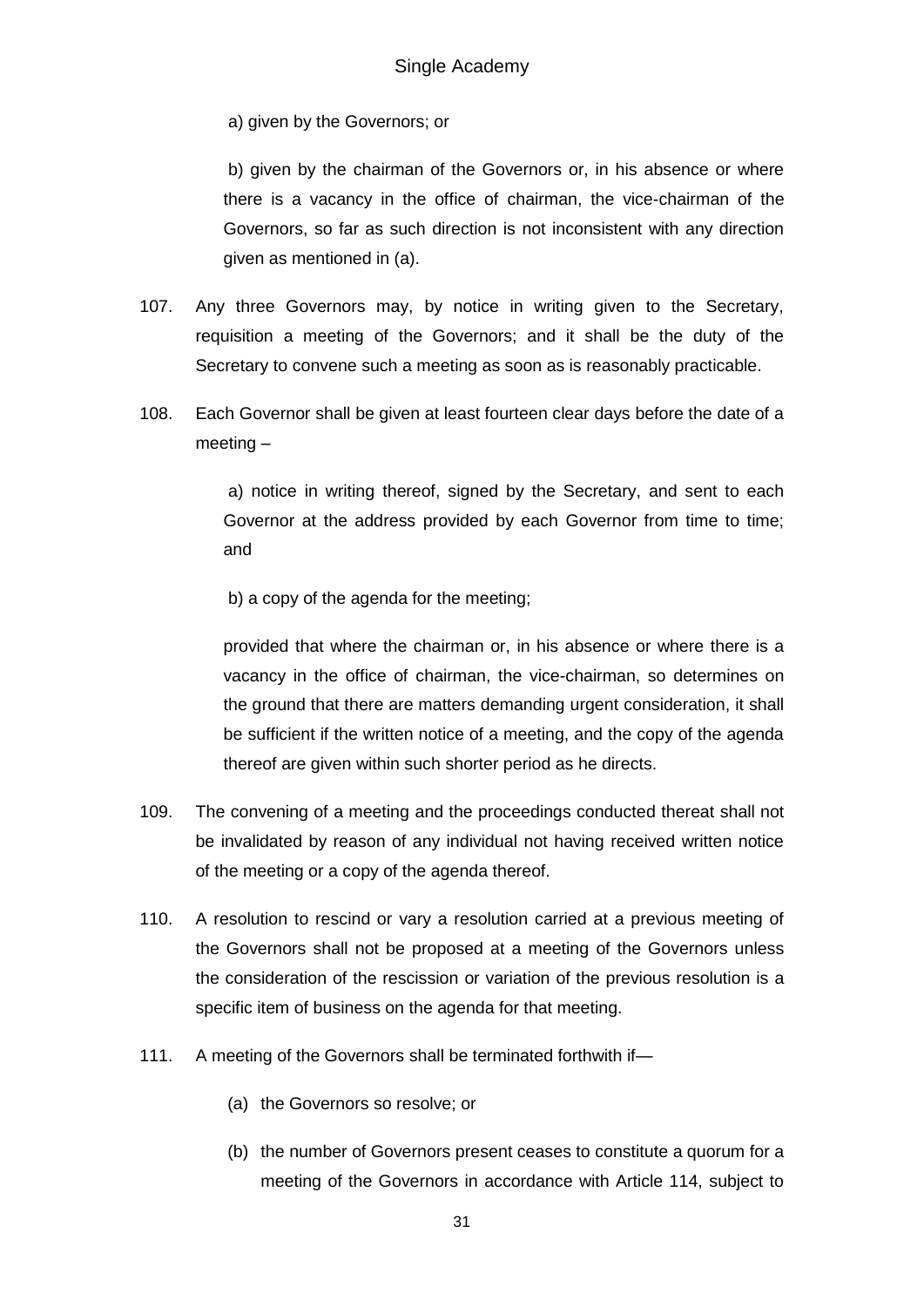### Article 116.

- 112. Where in accordance with Article 111 a meeting is not held or is terminated before all the matters specified as items of business on the agenda for the meeting have been disposed of, a further meeting shall be convened by the Secretary as soon as is reasonably practicable, but in any event within seven days of the date on which the meeting was originally to be held or was so terminated.
- 113. Where the Governors resolve in accordance with Article 111 to adjourn a meeting before all the items of business on the agenda have been disposed of, the Governors shall before doing so determine the time and date at which a further meeting is to be held for the purposes of completing the consideration of those items, and they shall direct the Secretary to convene a meeting accordingly.
- 114. Subject to Article 116 the quorum for a meeting of the Governors, and any vote on any matter thereat, shall be any three Governors, or, where greater, any one third (rounded up to a whole number) of the total number of Governors holding office at the date of the meeting. If the Secretary of State has appointed Additional or Further Governors then a majority of the quorum must be made up of Additional or Further Governors.
- 115. The Governors may act notwithstanding any vacancies in their number, but, if the numbers of Governors is less than the number fixed as the quorum, the continuing Governors may act only for the purpose of filling vacancies or of calling a general meeting.
- 116. The quorum for the purposes of
	- a. appointing a parent Governor under Article 57;
	- b. any vote on the removal of a Governor in accordance with Article 67;
	- c. any vote on the removal of the chairman of the Governors in accordance with Article 91;

shall be any two-thirds (rounded up to a whole number) of the persons who are at the time Governors entitled to vote on those respective matters.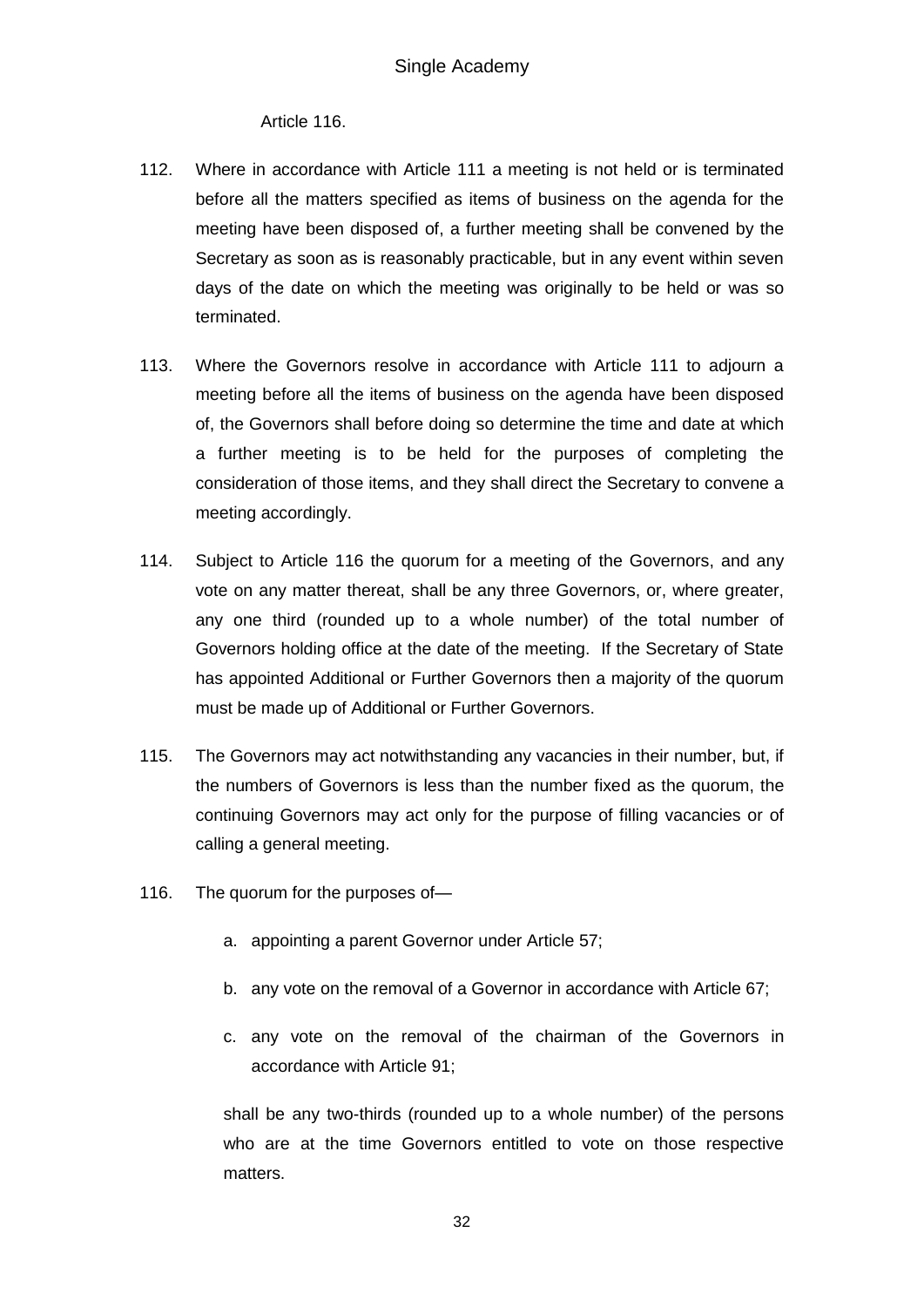- 117. Subject to these Articles, every question to be decided at a meeting of the Governors shall be determined by a majority of the votes of the Governors present and voting on the question. Every Governor shall have one vote.
- 118. Subject to Article 114-116, where there is an equal division of votes, the chairman of the meeting shall have a casting vote in addition to any other vote he may have.
- 119. The proceedings of the Governors shall not be invalidated by
	- a. any vacancy among their number; or
	- b. any defect in the election, appointment or nomination of any Governor.
- 120. A resolution in writing, signed by all the Governors entitled to receive notice of a meeting of Governors or of a committee of Governors, shall be valid and effective as if it had been passed at a meeting of Governors or (as the case may be) a committee of Governors duly convened and held. Such a resolution may consist of several documents in the same form, each signed by one or more of the Governors.
- 121. Subject to Article122, the Governors shall ensure that a copy of:
	- a. the agenda for every meeting of the Governors;
	- b. the draft minutes of every such meeting, if they have been approved by the person acting as chairman of that meeting;
	- c. the signed minutes of every such meeting; and
	- d. any report, document or other paper considered at any such meeting,

are, as soon as is reasonably practicable, made available at the Academy to persons wishing to inspect them.

122. There may be excluded from any item required to be made available in pursuance of Article 121, any material relating to—

> a. a named teacher or other person employed, or proposed to be employed, at the Academy;

b. a named pupil at, or candidate for admission to, the Academy; and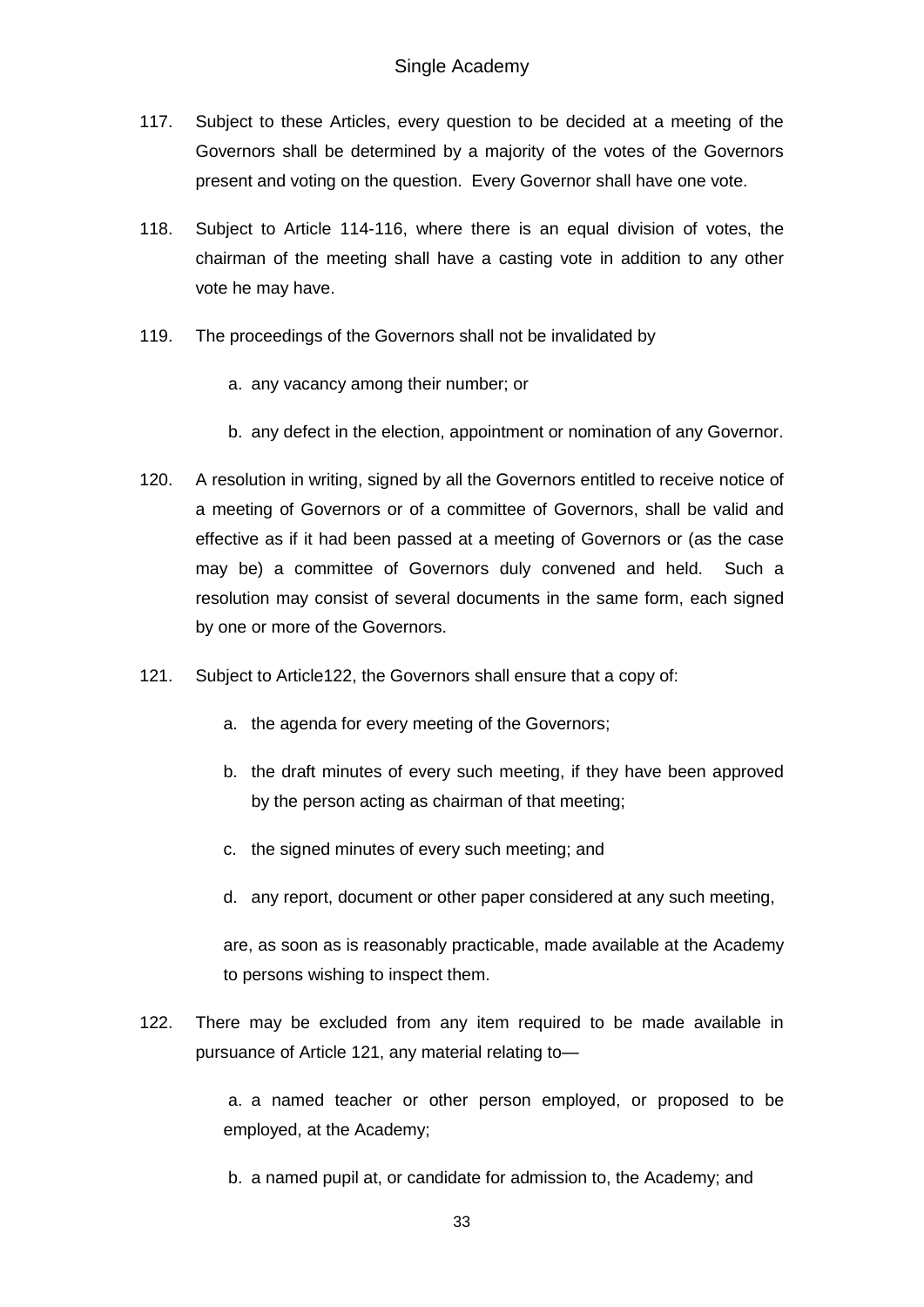c. any matter which, by reason of its nature, the Governors are satisfied should remain confidential.

123. Any Governor shall be able to participate in meetings of the Governors by telephone or video conference provided that:

> a. he has given notice of his intention to do so detailing the telephone number on which he can be reached and/or appropriate details of the video conference suite from which he shall be taking part at the time of the meeting at least 48 hours before the meeting; and

> b. the Governors have access to the appropriate equipment. If after all reasonable efforts it does not prove possible for the person to participate by telephone or video conference the meeting may still proceed with its business provided it is otherwise quorate.

# PATRONS AND HONORARY OFFICERS

124. The Governors may from time to time appoint any person whether or not a Member of the Academy Trust to be a patron of the Academy Trust or to hold any honorary office and may determine for what period he is to hold such office.

### THE SEAL

125. The seal, if any, shall only be used by the authority of the Governors or of a committee of Governors authorised by the Governors. The Governors may determine who shall sign any instrument to which the seal is affixed and unless otherwise so determined it shall be signed by a Governor and by the Secretary or by a second Governor.

### **ACCOUNTS**

126. Accounts shall be prepared in accordance with the relevant Statement of Recommended Practice as if the Academy Trust was a non-exempt charity and Parts 15 and 16 of the Companies Act 2006 and shall file these with the Secretary of State and the Principal Regulator by 31 December each Academy Financial Year.

### ANNUAL REPORT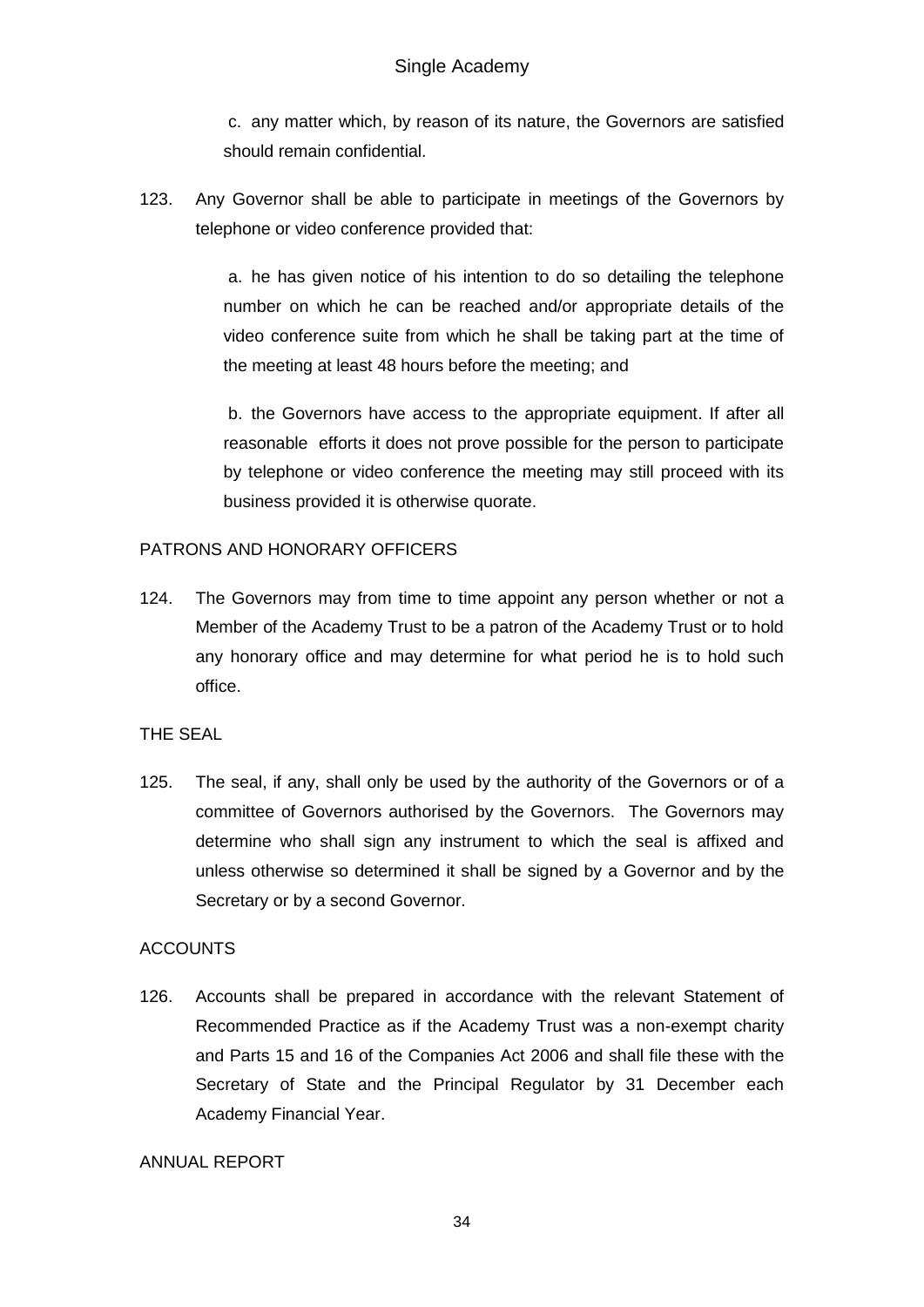127. The Governors shall prepare its Annual Report in accordance with the Statement of Recommended Practice as if the Academy Trust was a nonexempt charity and shall file these with the Secretary of State and the Principal Regulator by 31 December each Academy Financial Year.

### ANNUAL RETURN

128. The Governors shall comply with their obligations under Part 24 of the Companies Act 2006 (or any statutory re-enactment or modification of that Act) with regard to the preparation of an annual return to the Registrar of Companies and in accordance with the Statement of Recommended Practice as if the Academy Trust was a non-exempt charity and to the Secretary of State and the Principal Regulator by 31 December each Academy Financial Year.

### **NOTICES**

- 129. Any notice to be given to or by any person pursuant to the Articles (other than a notice calling a meeting of the Governors) shall be in writing or shall be given using electronic communications to an address for the time being notified for that purpose to the person giving the notice. In these Articles, "Address" in relation to electronic communications, includes a number or address used for the purposes of such communications.
- 130. A notice may be given by the Academy Trust to a Member either personally or by sending it by post in a prepaid envelope addressed to the Member at his registered address or by leaving it at that address or by giving it using electronic communications to an address for the time being notified to the Academy Trust by the Member. A Member whose registered address is not within the United Kingdom and who gives to the Academy Trust an address within the United Kingdom at which notices may be given to him, or an address to which notices may be sent using electronic communications, shall be entitled to have notices given to him at that address, but otherwise no such Member shall be entitled to receive any notice from the Academy Trust.
- 131. A Member present, either in person or by proxy, at any meeting of the Academy Trust shall be deemed to have received notice of the meeting and, where necessary, of the purposes for which it was called.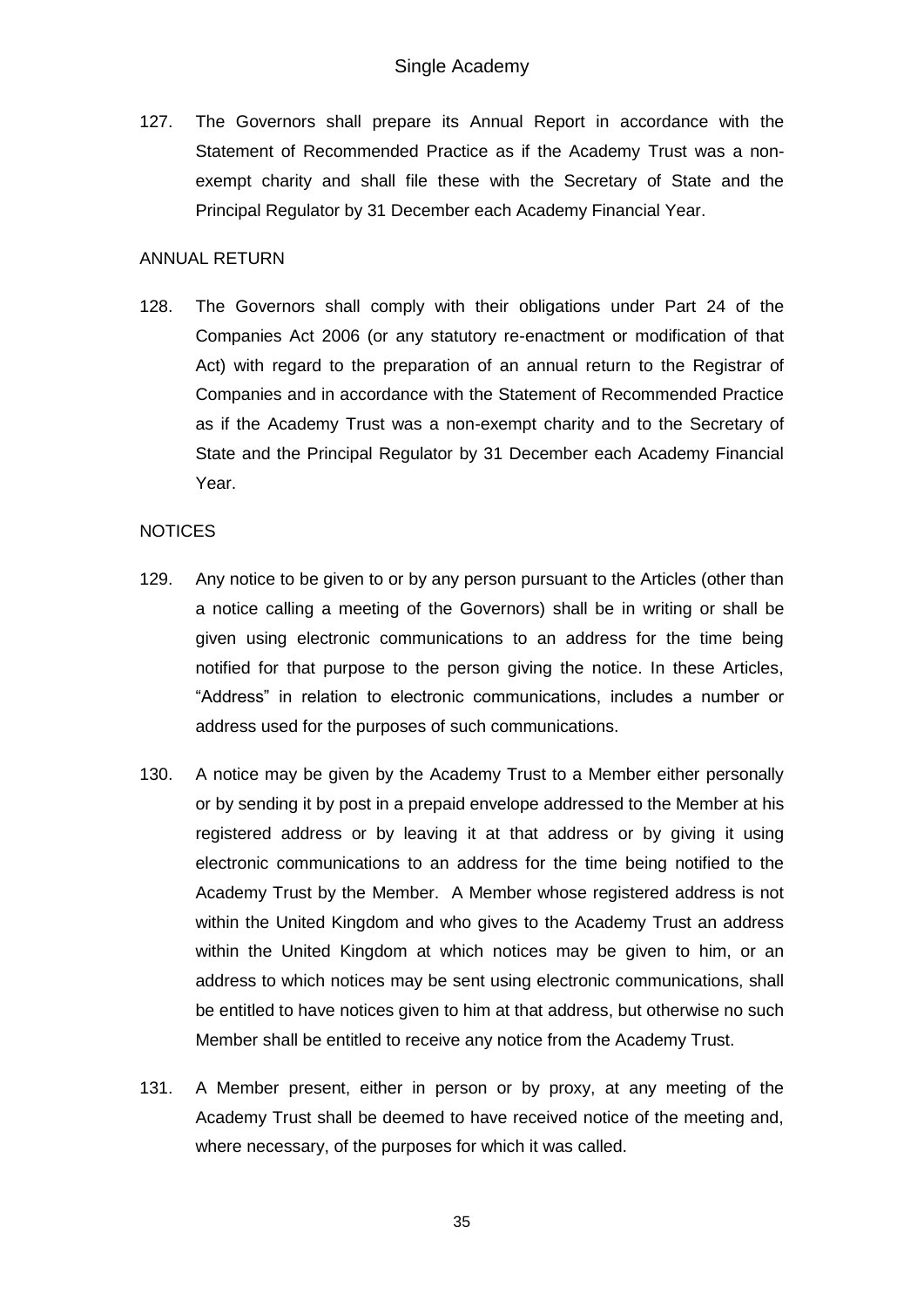132. Proof that an envelope containing a notice was properly addressed, prepaid and posted shall be conclusive evidence that the notice was given. Proof that a notice contained in an electronic communication was sent in accordance with guidance issued by the Institute of Chartered Secretaries and Administrators shall be conclusive evidence that the notice was given. A notice shall be deemed to be given at the expiration of 48 hours after the envelope containing it was posted or, in the case of a notice contained in an electronic communication, at the expiration of 48 hours after the time it was sent.

# **INDEMNITY**

133. Subject to the provisions of the Companies Act 2006 every Governor or other officer or auditor of the Academy Trust shall be indemnified out of the assets of the Academy Trust against any liability incurred by him in that capacity in defending any proceedings, whether civil or criminal, in which judgment is given in favour or in which he is acquitted or in connection with any application in which relief is granted to him by the court from liability for negligence, default, breach of duty or breach of trust in relation to the affairs of the Academy Trust.

### RULES

134. The Governors may from time to time make such rules or bye laws as they may deem necessary or expedient or convenient for the proper conduct and management of the Academy Trust and for purposes of prescribing classes of and conditions of membership, and in particular but without prejudice to the generality of the foregoing, they may by such rules or bye laws regulate:

> a. the admission and classification of Members of the Academy Trust (including the admission of organisations to membership) and the rights and privileges of such Members, and the conditions of membership and the terms on which Members may resign or have their membership terminated and the entrance fees, subscriptions and other fees or payments to be made by Members;

> b. the conduct of Members of the Academy Trust in relation to one another, and to the Academy Trust's servants;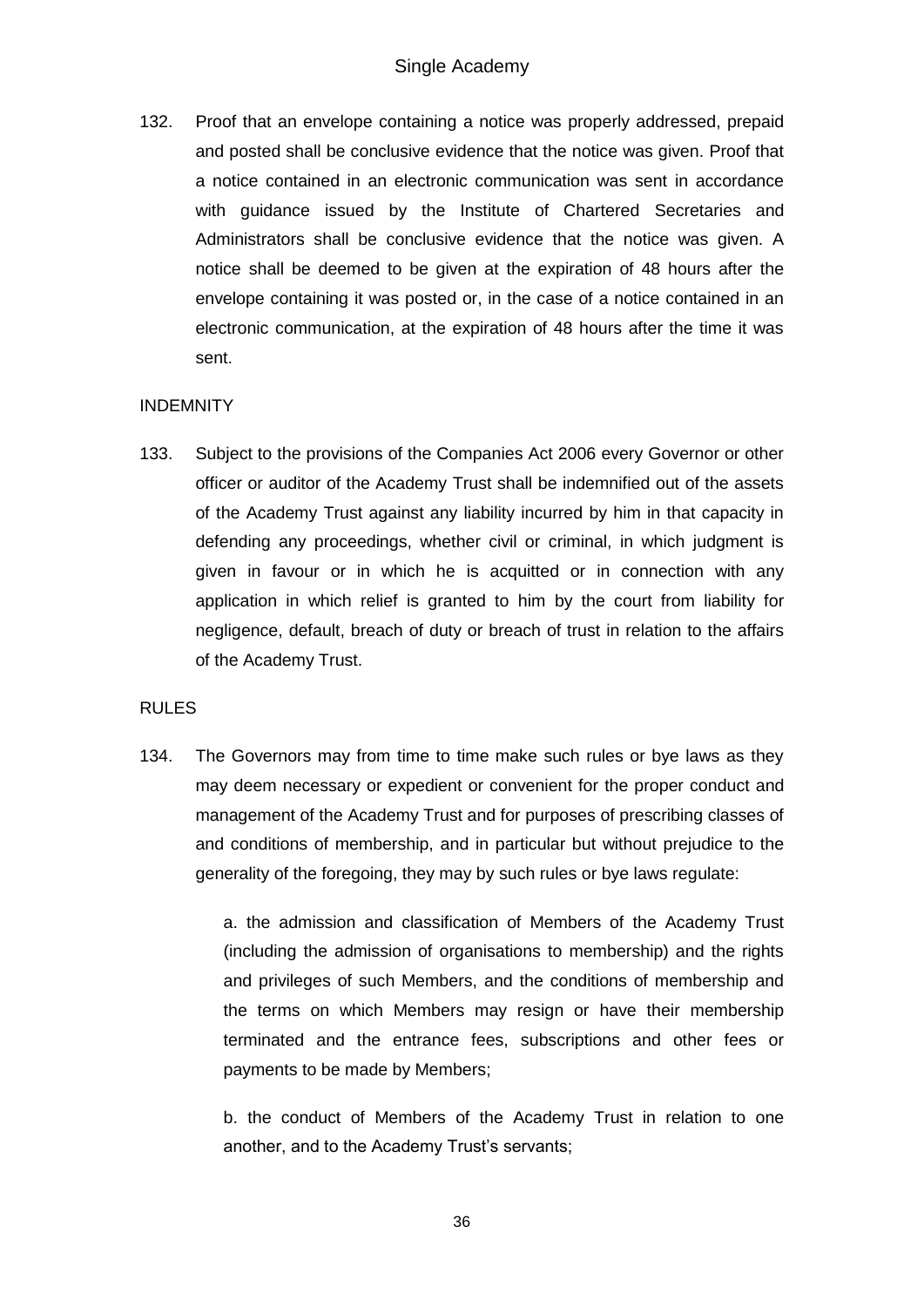## Single Academy

c. the setting aside of the whole or any part or parts of the Academy Trust's premises at any particular time or times or for any particular purpose or purposes;

d. the procedure at general meetings and meetings of the Governors and committees of the Governors in so far as such procedure is not regulated by the Articles; and

e. generally, all such matters as are commonly the subject matter of company rules.

135. The Academy Trust in general meeting shall have power to alter, add or to repeal the rules or bye laws and the Governors shall adopt such means as they think sufficient to bring to the notice of Members of the Academy Trust all such rules or bye laws, which shall be binding on all Members of the Academy Trust, provided that no rule or bye law shall be inconsistent with, or shall affect or repeal anything contained in, the Articles.

### AVOIDING INFLUENCED COMPANY STATUS

- 136. Notwithstanding the number of Members from time to time, the maximum aggregate number of votes exercisable by Local Authority Associated Persons shall never exceed 19.9% of the total number of votes exercisable by Members in general meeting and the votes of the other Members having a right to vote at the meeting will be increased on a pro-rata basis.
- 137. No person who is a Local Authority Associated Person may be appointed as a Governor if, once the appointment had taken effect, the number of Governors who are Local Authority Associated Persons would represent 20% or more of the total number of Governors. Upon any resolution put to the Governors, the maximum aggregate number of votes exercisable by any Governors who are Local Authority Associated Persons shall represent a maximum of 19.9% of the total number of votes cast by the Governors on such a resolution and the votes of the other Governors having a right to vote at the meeting will be increased on a pro-rata basis.
- 138. No person who is a Local Authority Associated Person is eligible to be appointed to the office of Governor unless his appointment to such office is authorised by the local authority to which he is associated.